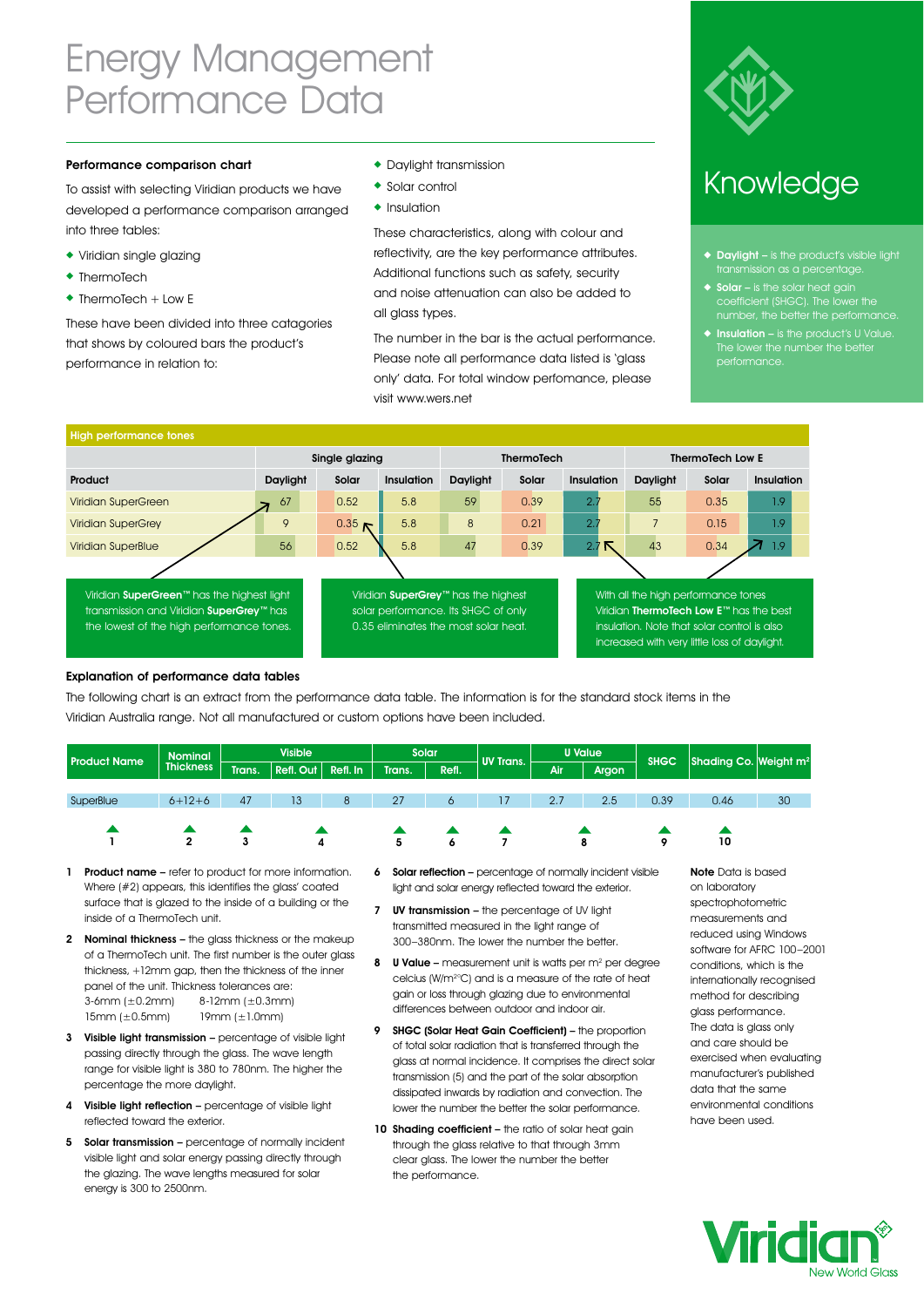| Performance comparison chart     |          |                       |                    |                          |                          |                   |                   |                          |                   |
|----------------------------------|----------|-----------------------|--------------------|--------------------------|--------------------------|-------------------|-------------------|--------------------------|-------------------|
|                                  |          | <b>Single Glazing</b> |                    |                          | ThermoTech               |                   |                   | <b>ThermoTech Low E</b>  |                   |
| Product                          | Daylight | Solar                 | Insulation         | Daylight                 | Solar                    | Insulation        | Daylight          | Solar                    | <b>Insulation</b> |
|                                  |          |                       |                    |                          |                          |                   |                   |                          |                   |
| VFloat™                          |          |                       |                    |                          |                          |                   |                   |                          |                   |
| Clear                            | 88       | 0.82                  | 5.8                | 78                       | 0.71                     | 2.7               | 73                | 0.67                     | 1.9               |
| Grey                             | 42       | 0.58                  | 5.8                | 37                       | 0.45                     | 2.7               | 34                | 0.40                     | 1.9               |
| Green                            | 77       | 0.61                  | 5.8                | 68                       | 0.50                     | 2.7               | 63                | 0.45                     | 1.9               |
| <b>Bronze</b>                    | 49       | 0.62                  | 5.8                | 43                       | 0.50                     | 2.7               | 40                | 0.44                     | 1.9               |
| <b>High Performance Tones</b>    |          |                       |                    |                          |                          |                   |                   |                          |                   |
| <b>SuperGreen</b>                | 67       | 0.52                  | 5.8                | 59                       | 0.39                     | 2.7               | 55                | 0.35                     | 1.9               |
| <b>SuperGrey</b>                 | 9        | 0.35                  | 5.8                | $\bf 8$                  | 0.21                     | 2.7               | $\overline{7}$    | 0.15                     | 1.9               |
| SuperBlue                        | 53       | 0.52                  | 5.8                | 47                       | 0.39                     | 2.7               | 43                | 0.34                     | 1.9               |
|                                  |          |                       |                    |                          |                          |                   |                   |                          |                   |
| ComfortPlus <sup>™</sup>         |          |                       |                    |                          |                          |                   |                   |                          |                   |
| Grey 40                          | 39       | 0.50                  | 3.6                | $\overline{\phantom{a}}$ | -                        | $\qquad \qquad -$ | $\qquad \qquad -$ | $\overline{\phantom{0}}$ | -                 |
| Green 71                         | 71       | 0.50                  | 3.6                | $\qquad \qquad -$        | $\overline{\phantom{0}}$ | $\qquad \qquad -$ | $\qquad \qquad -$ | $\overline{\phantom{0}}$ | $\qquad \qquad -$ |
| Clear 82                         | 82       | 0.68                  | 3.6                | $\overline{\phantom{a}}$ | -                        | -                 | $\qquad \qquad -$ | -                        | -                 |
| Neutral 59<br>Grey 37            | 59<br>37 | 0.51<br>0.39          | 3.6                | 53<br>33                 | 0.42<br>0.31             | 1.9<br>1.9        | 49<br>31          | 0.41<br>0.30             | 1.7<br>1.7        |
| SuperGreen 49                    | 49       | 0.36                  | 3.6<br>3.6         | 44                       | 0.29                     | 1.9               | 40                | 0.27                     | 1.7               |
| SuperBlue 44                     | 44       | 0.37                  | 3.6                | 39                       | 0.29                     | 1.9               | 36                | 0.28                     | 1.7               |
|                                  |          |                       |                    |                          |                          |                   |                   |                          |                   |
| <b>EVantage™</b>                 |          |                       |                    |                          |                          |                   |                   |                          |                   |
| Grey                             | 32       | 0.41                  | 3.8                | 29                       | 0.33                     | 2.0               | 27                | 0.31                     | 1.8               |
| <b>Bronze</b>                    | 38       | 0.45                  | 3.8                | 34                       | 0.38                     | 2.0               | 32                | 0.35                     | 1.8               |
| <b>BlueGreen</b>                 | 56       | 0.45                  | 3.8                | 51                       | 0.38                     | 2.0               | 47                | 0.36                     | 1.8               |
| Clear                            | 68       | 0.63                  | 3.8                | 61                       | 0.56                     | 2.0               | 57                | 0.53                     | 1.8               |
| <b>SuperGreen</b>                | 49       | 0.37                  | 3.8                | 44                       | 0.30                     | 2.0               | 41                | 0.27                     | 1.8               |
| SuperBlue                        | 39       | 0.36                  | 3.8                | 35                       | 0.29                     | 1.9               | 33                | 0.27                     | 1.8               |
| <b>EnviroShield Performance™</b> |          |                       |                    |                          |                          |                   |                   |                          |                   |
| <b>ITO Clear 74</b>              | 76       | 0.54                  | 3.6                | 67                       | 0.46                     | $1.9\,$           | 62                | 0.44                     | 1.7               |
| ITO Green 67                     | 69       | 0.45                  | 3.6                | 61                       | 0.38                     | 1.9               | 57                | 0.36                     | 1.7               |
| <b>ITO Neutral 54</b>            | 56       | 0.44                  | 3.6                | 50                       | 0.36                     | 1.9               | 46                | 0.34                     | 1.7               |
| <b>ITO Grey 33</b>               | 35       | 0.35                  | 3.6                | 31                       | 0.27                     | 1.9               | 29                | 0.26                     | 1.7               |
| <b>ITO SuperGreen 45</b>         | 46       | 0.34                  | 3.6                | 41                       | 0.26                     | 1.9               | 38                | 0.25                     | 1.7               |
| <b>ITO SuperBlue 40</b>          | 41       | 0.34                  | 3.6                | $36\,$                   | 0.26                     | $1.9\,$           | $34\,$            | 0.25                     | 1.7 <sub>z</sub>  |
|                                  |          |                       |                    |                          |                          |                   |                   |                          |                   |
| Sunergy™                         |          |                       |                    |                          |                          |                   |                   |                          |                   |
| Clear                            | 69       | 0.61                  | 4.2                | 62                       | 0.53                     | 2.1               | 57                | 0.50                     | 1.8               |
| Clear<br>Clear                   | 68<br>67 | 0.59<br>0.58          | $4.1\,$<br>$4.1\,$ | 60<br>60                 | 0.51<br>0.50             | 2.1<br>2.1        | 56<br>55          | 0.48<br>0.47             | 1.8<br>1.8        |
| Clear                            | 66       | 0.57                  | 4.1                | 59                       | 0.49                     | 2.1               | 55                | 0.46                     | 1.8               |
| Green                            | 56       | 0.42                  | $4.1\,$            | 50                       | 0.33                     | 2.1               | 46                | 0.31                     | $1.8$             |
|                                  |          |                       |                    |                          |                          |                   |                   |                          |                   |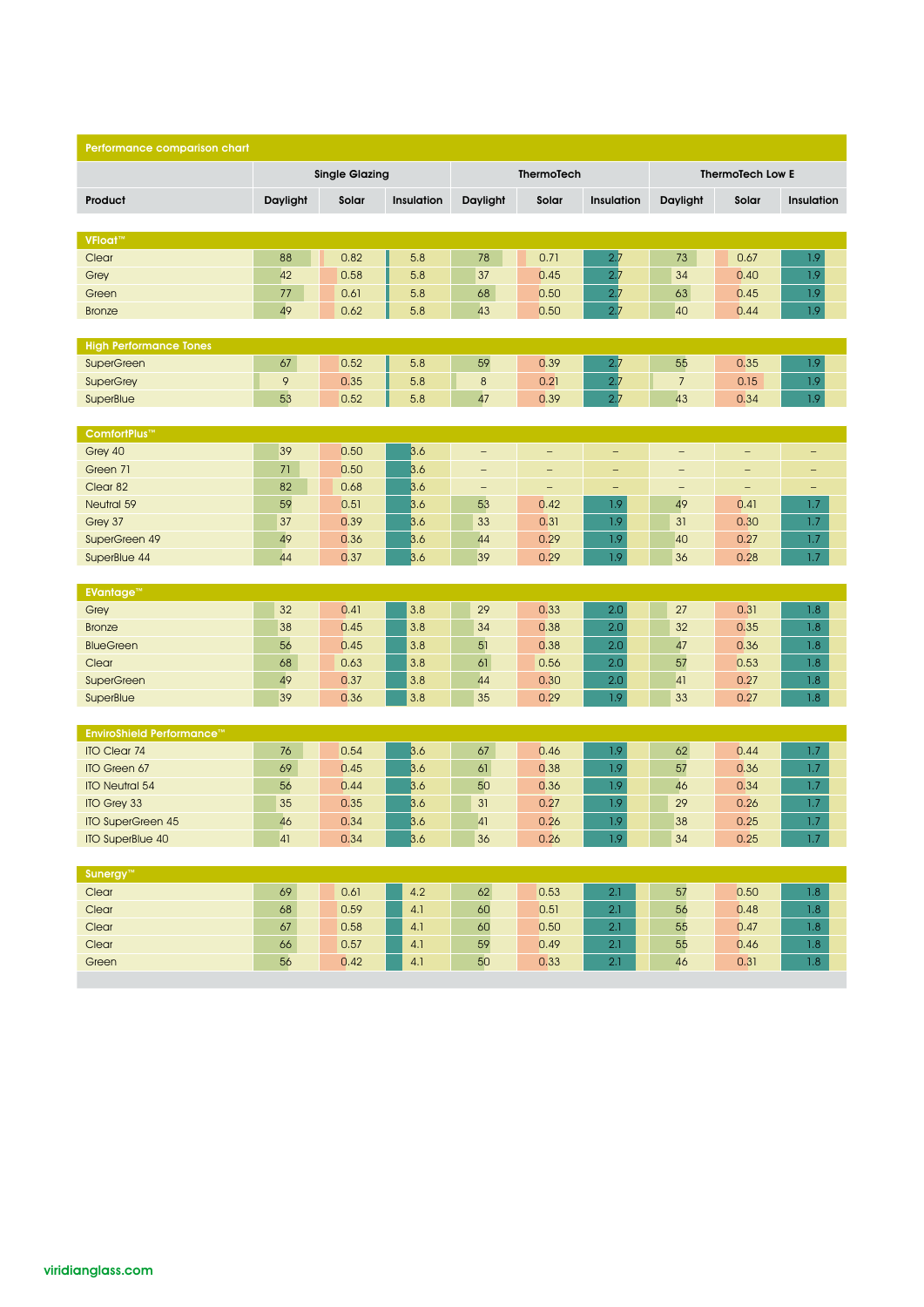# Viridian single glazing

| Nominal                           |                     |          | <b>Visible</b>   |                          |          | Solar               |                 |                |              |              |                       |
|-----------------------------------|---------------------|----------|------------------|--------------------------|----------|---------------------|-----------------|----------------|--------------|--------------|-----------------------|
| <b>Product Name</b>               | <b>Thickness</b>    | Trans.   | <b>Refl. Out</b> | Refl. In                 | Trans.   | Refl.               | <b>UV Trans</b> | <b>U</b> Value | <b>SHGC</b>  | Shading Co.  | Weight m <sup>2</sup> |
| Viridian VFloat™                  |                     |          |                  |                          |          |                     |                 |                |              |              |                       |
|                                   | $\mathfrak{Z}$      | 89       | $\,8\,$          | $\,8\,$                  | 83       | 8                   | 69              | 5.9            | 0.85         | 0.98         | 7.5                   |
|                                   | $\overline{4}$      | 89       | $\,8\,$          | $\,8\,$                  | 82       | 8                   | 67              | 5.9            | 0.85         | 0.98         | 10                    |
|                                   | 5                   | 88       | 8                | 8                        | 79       | $\overline{7}$      | 63              | 5.9            | 0.83         | 0.95         | 12.5                  |
|                                   | 6                   | 88       | 8                | 8                        | 78       | 7                   | 60              | 5.8            | 0.82         | 0.95         | 15                    |
| Clear                             | 8                   | 86       | 8                | 8                        | 71       | 7                   | 56              | 5.7            | 0.77         | 0.89         | 20                    |
|                                   | 10                  | 85       | 8                | 8                        | 67       | $\overline{7}$      | 52              | 5.7            | 0.75         | 0.86         | 25                    |
|                                   | 12                  | 84       | 8                | 8                        | 64       | $\overline{7}$      | 48              | 5.6            | 0.72         | 0.84         | 30                    |
|                                   | 15                  | 82       | $\overline{7}$   | $\overline{7}$           | 59       | 6                   | 45              | 5.5            | 0.70         | 0.81         | 37.5                  |
|                                   | 19                  | 80       | $\overline{7}$   | $\overline{7}$           | 55       | 6                   | 41              | 5.4            | 0.67         | 0.78         | 47.5                  |
|                                   | $\overline{4}$      | 56       | 6                | 6                        | 55       | 6                   | 30              | 5.9            | 0.66         | 0.77         | 10                    |
|                                   | 5                   | 47       | 6                | 6                        | 47       | 5                   | 23              | 5.8            | 0.61         | 0.71         | 12.5                  |
| Grey                              | 6                   | 42       | 5                | 5                        | 42       | 5                   | 19              | 5.8            | 0.58         | 0.67         | 15                    |
|                                   | 10                  | 27       | 5                | 5                        | 31       | 5                   | 12              | 5.7            | 0.51         | 0.59         | 25                    |
|                                   | 12                  | 21       | $\overline{4}$   | $\sqrt{4}$               | 25       | 5                   | 9               | 5.6            | 0.47         | 0.55         | 30                    |
|                                   | $\overline{4}$      | 82       | 8                | 8                        | 58       | 6                   | 36              | 5.9            | 0.68         | 0.79         | 10                    |
| Green                             | $\overline{5}$      | 79       | $\overline{7}$   | $\overline{7}$           | 51       | $\ddot{\circ}$      | 32              | 5.9            | 0.63         | 0.74         | 12.5                  |
|                                   | 6                   | 77       | 7                | $\overline{7}$           | 47       | 5                   | 27              | 5.8            | 0.61         | 0.71         | 15                    |
|                                   | 10                  | 63       | 6                | 6                        | 29       | 5                   | $\overline{11}$ | 5.7            | 0.49         | 0.57         | 25                    |
|                                   | $\overline{4}$<br>5 | 61<br>54 | 7<br>6           | $\overline{7}$           | 60       | 6                   | 28              | 5.9            | 0.70         | 0.81         | 10                    |
| <b>Bronze</b>                     | $\ddot{\circ}$      | 49       | 6                | 6<br>6                   | 52<br>48 | $\ddot{\circ}$<br>5 | 22<br>19        | 5.9<br>5.8     | 0.64<br>0.62 | 0.74<br>0.71 | 12.5<br>15            |
|                                   | 10                  | 34       | 5                | 5                        | 36       | 5                   | 9               | 5.7            | 0.54         | 0.63         | 25                    |
| Viridian ComfortPlus <sup>™</sup> |                     |          |                  |                          |          |                     |                 |                |              |              |                       |
| Neutral 59 (#4)                   | 6.38                | 59       | $7\overline{ }$  | 9                        | 42       | $\overline{7}$      | $<$ ]           | 3.6            | 0.51         | 0.60         | 15.4                  |
| Grey 40 $(#4)$                    | 6.38                | 39       | 6                | 9                        | 40       | $\overline{7}$      | $\leq$ ]        | 3.6            | 0.50         | 0.58         | 15.4                  |
| Green 71 (#4)                     | 6.38                | 71       | 9                | 11                       | 41       | 7                   | $<$ 1           | 3.6            | 0.50         | 0.59         | 15.4                  |
| Clear 82 $(#4)$                   | 6.38                | 82       | 10               | 11                       | 64       | 9                   | $<$ 1           | 3.6            | 0.68         | 0.79         | 15.4                  |
| Clear 82 $(#4)$                   | 8.38                | 80       | 11               | 11                       | 60       | 9                   | $<$ 1           | 3.6            | 0.66         | 0.76         | 20.4                  |
| Clear 82 (#4)                     | 10.38               | 79       | 11               | $\overline{\phantom{a}}$ | 58       | 9                   | $\leq$ ]        | 3.6            | 0.64         | 0.74         | 25.4                  |
| Clear 82 $(#4)$                   | 12.38               | 79       | 10               | 11                       | 55       | $\boldsymbol{8}$    | $<$ 1           | 3.5            | 0.62         | 0.72         | 30.4                  |
| Neutral 59 (#4)                   | 8.38                | 60       | $\,8\,$          | 10                       | 41       | $\overline{7}$      | $\leq$ ]        | 3.6            | 0.50         | 0.58         | 20.4                  |
| Grey 37 (#4)                      | 8.38                | 37       | 6                | $\mathsf{\circ}$         | 27       | 6                   | $\leq$ ]        | 3.6            | 0.39         | 0.46         | 20.4                  |
| SuperGreen 49 (#4)                | 8.38                | 49       | $\overline{7}$   | 9                        | 23       | 5                   | <1              | 3.6            | 0.36         | 0.43         | 20.4                  |
| SuperBlue $44$ (#4)               | 10.38               | 35       | $\ddot{\circ}$   | 9                        | 18       | 5                   | $\leq$ ]        | 3.6            | 0.33         | 0.38         | 25.4                  |
| Viridian VLam™                    |                     |          |                  |                          |          |                     |                 |                |              |              |                       |
|                                   | 6.38                | 87       | $\,8\,$          | $\,8\,$                  | 72       | $\boldsymbol{7}$    | $<$ 1           | 5.7            | 0.78         | 0.90         | 15.4                  |
| Clear                             | 6.76                | 86       | $\,8\,$          | $\,8\,$                  | 71       | $\overline{7}$      | $<$ 1           | 5.7            | 0.78         | 0.90         | 15.8                  |
|                                   | 7.52                | 87       | 8                | 8                        | 69       | $\overline{7}$      | $<$ 1           | 5.6            | 0.76         | 0.88         | 16.6                  |
| Grey                              | 6.38                | 42       | $\overline{5}$   | 5                        | 47       | 6                   | $<$ 1           | 5.7            | 0.61         | 0.71         | 15.4                  |
| <b>Bronze</b>                     | 6.38                | 52       | 6                | 6                        | 51       | 6                   | $<$ 1           | 5.7            | 0.64         | 0.74         | 15.4                  |
| Green                             | 6.38                | 71       | $\overline{7}$   | $\overline{7}$           | 63       | 6                   | $<$ 1           | 5.7            | 0.72         | 0.83         | 15.4                  |
| Cool Blue                         | 6.38                | 72       | $\overline{7}$   | $\overline{7}$           | 63       | $\ddot{\circ}$      | $<$ 1           | 5.7            | 0.72         | 0.83         | 15.4                  |
| Translucent                       | 6.38                | 66       | $\overline{7}$   | $\boldsymbol{7}$         | 56       | 6                   | $<$ 1           | 5.7            | 0.67         | 0.78         | 15.4                  |
| Soft White                        | 6.38                | 79       | 8                | 8                        | 63       | 6                   | $<$ 1           | 5.7            | 0.72         | 0.83         | 15.4                  |
| <b>SuperGreen</b>                 | 6.38                | 65       | $\overline{7}$   | $\overline{7}$           | 30       | 5                   | $\leq$ ]        | 5.7            | 0.50         | 0.58         | 15.4                  |
| Viridian VFloat SuperClear™       |                     |          |                  |                          | 91       |                     |                 |                |              |              |                       |
|                                   | $\overline{4}$<br>6 | 92<br>91 | $\,8\,$<br>8     | 8<br>8                   | 89       | $\,8\,$<br>8        | 86              | 5.8            | 0.90<br>0.90 | 1.04         | 10<br>15              |
| <b>VFloat SuperClear</b>          | 10                  | 90       | $\,8\,$          | $\,8\,$                  | 87       | $\,8\,$             | 84<br>81        | 5.8<br>5.7     | 0.89         | 1.03<br>1.02 | 25                    |
|                                   | 12                  | 90       | $\boldsymbol{8}$ | 8                        | 86       | 8                   | 79              | 5.6            | 0.88         | 1.01         | 30                    |
|                                   | 15                  | 90       | $\,8\,$          | 8                        | 85       | 7                   | 77              | 5.4            | 0.87         | 1.00         | 37.5                  |
| Viridian High Performance Tones   |                     |          |                  |                          |          |                     |                 |                |              |              |                       |
|                                   | $\mathfrak{Z}$      | 77       | $\overline{7}$   | $\overline{7}$           | 49       | 6                   | 28              | 5.9            | 0.62         | 0.72         | 7.5                   |
|                                   | $\overline{4}$      | 73       | $\overline{7}$   | $\overline{7}$           | 42       | 5                   | 22              | 5.9            | 0.58         | 0.67         | 10                    |
| <b>SuperGreen</b>                 | $\overline{5}$      | 70       | $\overline{7}$   | $\overline{7}$           | 38       | $\overline{5}$      | 18              | 5.8            | 0.55         | 0.64         | 12.5                  |
|                                   | 6                   | 67       | 6                | 6                        | 34       | 5                   | 13              | 5.8            | 0.52         | 0.61         | 15                    |
| <b>SuperGrey</b>                  | $\ddot{\circ}$      | 9        | $\overline{4}$   | $\sqrt{4}$               | $\bf 8$  | $\sqrt{4}$          | $\mathbf{1}$    | 5.8            | 0.35         | 0.41         | 15                    |
|                                   | $\ddot{\circ}$      | 53       | $\boldsymbol{6}$ | $\boldsymbol{6}$         | 33       | $\overline{5}$      | 20              | 5.8            | 0.52         | 0.60         | 15                    |
| SuperBlue                         | 10                  | 41       | $5\phantom{.}$   | 5                        | 22       | $\overline{5}$      | 13              | 5.7            | 0.44         | 0.52         | 25                    |
| Viridian EnviroShield™ Reflective |                     |          |                  |                          |          |                     |                 |                |              |              |                       |
| TS21 on Clear $(\#2)$             | 6                   | 20       | 22               | 34                       | 14       | 21                  | $\overline{7}$  | 4.9            | 0.30         | 0.36         | 15                    |
| TS30 on Clear $(\#2)$             | 6                   | 29       | 17               | 30                       | 21       | 16                  | 12              | 5.3            | 0.38         | 0.44         | 15                    |
| SS22 on Clear $(\#2)$             | 6                   | 20       | 24               | 34                       | 16       | 20                  | 11              | 5.0            | 0.32         | 0.38         | 15                    |
| SS22 on Clear $(\#2)$             | 6.38                | 25       | 26               | 21                       | 19       | 25                  | $<$ 1           | 5.8            | 0.36         | 0.42         | 15.4                  |
| TS30 on Clear $(\#2)$             | 6.38                | 33       | 19               | 18                       | 23       | 20                  | $<$ 1           | 5.8            | 0.41         | 0.47         | 15.4                  |
| TS21 on Clear (#2)                | 6.38                | 24       | 23               | $22\,$                   | 16       | 26                  | $<\!1$          | 5.8            | 0.33         | 0.39         | 15.4                  |

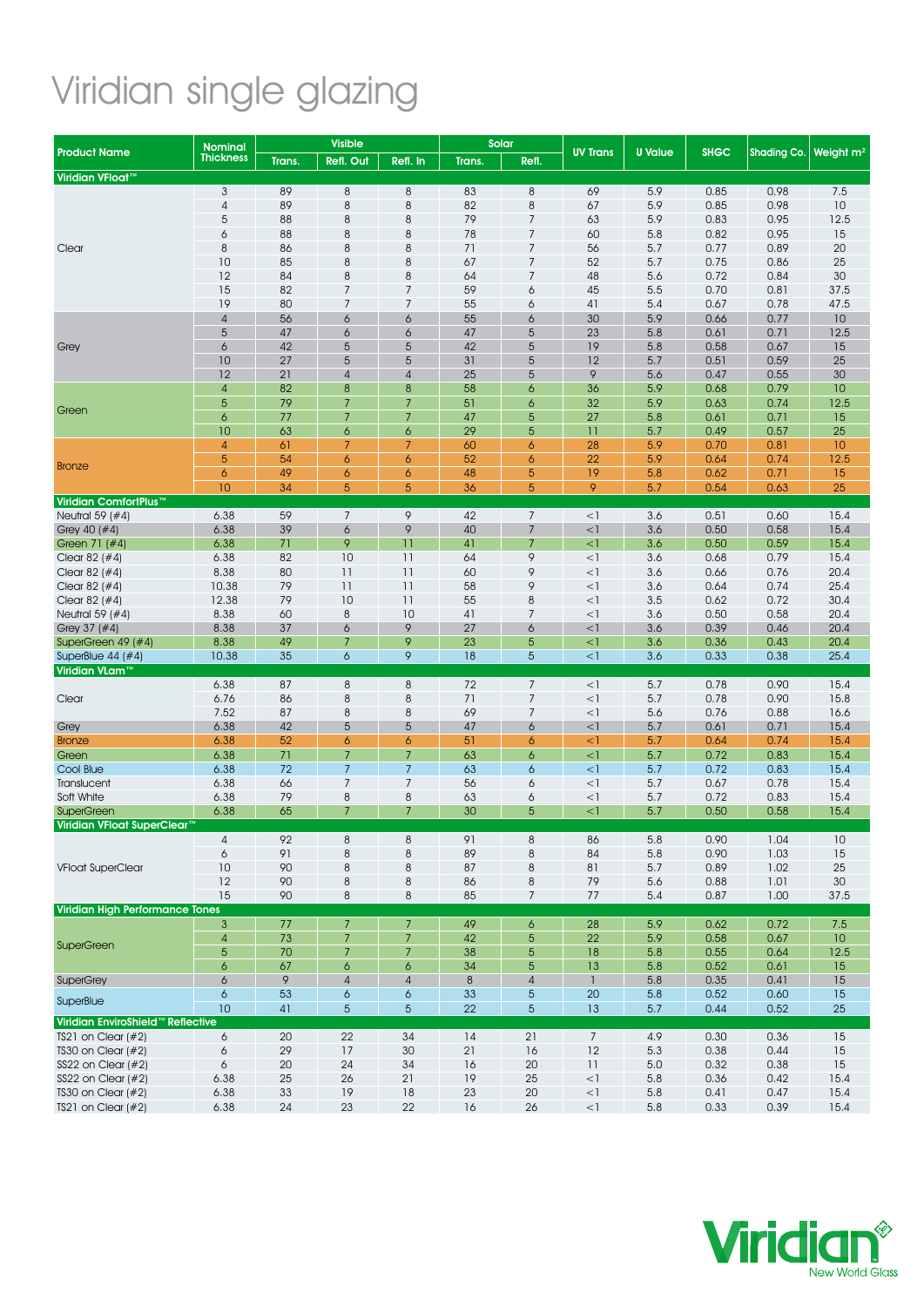| <b>Thickness</b><br>Refl. Out<br>Refl. In<br>Trans.<br>Refl.<br>Trans.<br>Viridian EVantage™<br>32<br>10<br>27<br>29<br>8<br>10<br>3.8<br>0.41<br>0.48<br>15<br>Grey $(\#2)$<br>6<br>38<br>27<br>10<br>11<br>3.8<br>0.53<br>15<br>$\ddot{\circ}$<br>11<br>35<br>0.45<br>Bronze $(\#2)$<br>6<br>56<br>19<br>27<br>35<br>$\overline{11}$<br>16<br>3.8<br>15<br>BlueGreen (#2)<br>0.45<br>0.53<br>23<br>26<br>59<br>17<br>30<br>3.8<br>15<br>Clear $(\#2)$<br>6<br>68<br>0.63<br>0.73<br>49<br>27<br>24<br>9<br>8<br>3.8<br>15<br>SuperGreen (#2)<br>6<br>16<br>0.37<br>0.43<br>6<br>39<br>12<br>27<br>23<br>8<br>10<br>3.8<br>0.36<br>15<br>SuperBlue (#2)<br>0.43<br>Viridian EnergyTech™<br>3<br>11<br>11<br>71<br>11<br>58<br>7.5<br>83<br>3.7<br>0.73<br>0.85<br>$\overline{4}$<br>83<br>11<br>11<br>68<br>11<br>54<br>3.7<br>0.72<br>0.83<br>10<br>5<br>82<br>11<br>12<br>67<br>11<br>52<br>3.7<br>0.70<br>0.81<br>12.5<br>EnergyTech $#2)$<br>6<br>81<br>12<br>10<br>48<br>3.6<br>15<br>$\overline{11}$<br>65<br>0.69<br>0.80<br>9<br>79<br>12<br>25<br>10<br>$\overline{11}$<br>60<br>43<br>3.6<br>0.65<br>0.76<br>9<br>10<br>39<br>$\overline{7}$<br>23<br>3.7<br>15<br>Green $#2)$<br>6<br>71<br>0.49<br>0.57<br>6<br>61<br>$\boldsymbol{8}$<br>10<br>28<br>6<br>12<br>3.7<br>15<br>SuperGreen(#2)<br>0.40<br>0.47<br>Viridian SolTech™<br>$\mathbf{3}$<br>62<br>8<br>10<br>47<br>8<br>47<br>3.7<br>7.5<br>0.55<br>0.64<br>8<br>10<br>8<br>44<br>3.7<br>10<br>$\overline{4}$<br>61<br>46<br>0.53<br>0.62<br>SolTech $(\#2)$<br>63<br>9<br>10<br>45<br>8<br>3.7<br>0.62<br>15<br>6<br>41<br>0.53<br>30<br>5<br>8<br>23<br>13<br>3.7<br>15<br>6<br>6<br>0.36<br>0.42<br>SolTech Grey (#2)<br>Enviroshield™<br>Performance<br>0.54<br>20.8<br>ITO Clear 74 $(\#4)$<br>8.76<br>76<br>10<br>11<br>45<br>$\overline{7}$<br>$<$ ]<br>3.6<br>0.63<br>9<br>8.76<br>69<br>10<br>34<br>6<br>$<$ ]<br>3.6<br>0.53<br>20.8<br>ITO Green 67 $(\#4)$<br>0.45<br>$\,8\,$<br>10<br>8.76<br>56<br>32<br>6<br>3.6<br>0.44<br>0.51<br>20.8<br>ITO Neutral 54 $(#4)$<br>$<$ ]<br>8.76<br>35<br>9<br>21<br>20.8<br>ITO Grey 33 $(\#4)$<br>6<br>5<br>$<$ 1<br>3.6<br>0.35<br>0.41<br>9<br>46<br>$\overline{7}$<br>19<br>5<br>3.6<br>20.8<br>ITO SuperGreen 45 (#4)<br>8.76<br>$<$ ]<br>0.34<br>0.40<br>34<br>8<br>15<br>ITO SuperBlue $40$ (#4)<br>12.76<br>6<br>5<br>$<$ ]<br>3.6<br>0.31<br>0.36<br>30.8<br>$\overline{7}$<br>6.76<br>73<br>$\overline{7}$<br>39<br>23<br>5.7<br>0.50<br>0.58<br>15.8<br>XIR Clear 71<br>$<$ ]<br>$\overline{7}$<br>21<br>XIR Clear 70<br>12.76<br>71<br>7<br>37<br>$<$ ]<br>5.5<br>0.58<br>30.8<br>0.50<br>21<br>9<br>10<br>32<br>XIR EnergyTech 62 $(\#4)$<br>12.76<br>65<br>$<$ ]<br>3.5<br>0.41<br>30.8<br>0.48<br>54<br>8<br>10<br>27<br>21<br>3.9<br>30.8<br>XIR Sunergy 54 $(\#4)$<br>12.76<br>$<$ 1<br>0.38<br>0.45<br><b>Renew™ Laminates</b><br>79<br>17<br>6.38<br>18<br>69<br>14<br>5.8<br>0.74<br>0.85<br>15.4<br>Clear $(\#1)$<br>$\leq$ ]<br>6.38<br>38<br>15<br>$\overline{7}$<br>45<br>12<br>5.7<br>15.4<br>Grey $(\#1)$<br>$\leq$ 1<br>0.58<br>0.67<br>48<br>13<br>8<br>11<br>Bronze $(\#1)$<br>6.38<br>48<br>$<$ 1<br>5.7<br>0.60<br>0.70<br>15.4<br>9<br>17<br>13<br>5.8<br>6.38<br>64<br>60<br>$\leq$ ]<br>0.68<br>0.78<br>15.4<br>Green $(\#1)$<br>17<br>7.38<br>13<br>35<br>12<br>5.7<br>17.9<br>64<br>$<$ 1<br>0.51<br>0.59<br>SuperGreen (#1)<br><b>OptiView™ Laminate</b><br>92<br>3<br>6.38<br>1.7<br>1.7<br>70<br>$<$ 1<br>4.6<br>0.77<br>0.89<br>15.4<br>OptiView<br>12.38<br>90<br>1.6<br>1.6<br>63<br>3<br>$<$ ]<br>0.72<br>0.83<br>30.4<br>4.4<br>Sunergy™<br>9<br>69<br>10<br>54<br>10<br>49<br>10<br>Clear $(\#2)$<br>$\overline{4}$<br>4.2<br>0.61<br>0.70<br>68<br>9<br>10<br>52<br>9<br>Clear $(\#2)$<br>6<br>46<br>4.1<br>0.59<br>0.69<br>15<br>9<br>8<br>67<br>10<br>50<br>9<br>43<br>20<br>Clear $(\#2)$<br>4.1<br>0.58<br>0.68<br>56<br>7<br>9<br>28<br>4.1<br>15<br>6<br>16<br>0.42<br>0.49<br>Green $#2)$<br>6<br>Sunergy <sup>™</sup> Laminate<br>9<br>6.38<br>67<br>10<br>48<br>8<br>4.1<br>0.57<br>0.66<br>15.4<br>Clear $(\#4)$<br>$<$ 1<br>$\overline{7}$<br>$\bf 8$<br>Light Green (#4)<br>6.38<br>55<br>$10\,$<br>42<br>$<$ ]<br>4.1<br>0.61<br>15.4<br>0.52<br>$\boldsymbol{6}$<br>9<br>$\boldsymbol{6}$<br>Grey $(#4)$<br>6.38<br>33<br>30<br>$<$ 1<br>4.1<br>0.44<br>0.51<br>15.4<br>39<br>9<br>Bronze $(#4)$<br>6.38<br>$\boldsymbol{6}$<br>32<br>6<br>$<$ 1<br>4.1<br>0.53<br>0.45<br>15.4<br>$\overline{7}$<br>55<br>10<br>41<br>$\bf 8$<br>Blue $(\#4)$<br>6.38<br>$<\!1$<br>4.1<br>0.52<br>0.60<br>15.4<br>9<br>8.38<br>67<br>$10$<br>47<br>8<br>4.1<br>20.4<br>Clear $(#4)$<br>$<$ 1<br>0.57<br>0.66<br>9<br>10.38<br>66<br>$10$<br>46<br>8<br>$<$ 1<br>4.0<br>0.55<br>0.64<br>25.4<br>Clear $(#4)$ |                     | <b>Nominal</b> | <b>Visible</b> |                |   | Solar |                  |                 |                |             |             |                       |
|----------------------------------------------------------------------------------------------------------------------------------------------------------------------------------------------------------------------------------------------------------------------------------------------------------------------------------------------------------------------------------------------------------------------------------------------------------------------------------------------------------------------------------------------------------------------------------------------------------------------------------------------------------------------------------------------------------------------------------------------------------------------------------------------------------------------------------------------------------------------------------------------------------------------------------------------------------------------------------------------------------------------------------------------------------------------------------------------------------------------------------------------------------------------------------------------------------------------------------------------------------------------------------------------------------------------------------------------------------------------------------------------------------------------------------------------------------------------------------------------------------------------------------------------------------------------------------------------------------------------------------------------------------------------------------------------------------------------------------------------------------------------------------------------------------------------------------------------------------------------------------------------------------------------------------------------------------------------------------------------------------------------------------------------------------------------------------------------------------------------------------------------------------------------------------------------------------------------------------------------------------------------------------------------------------------------------------------------------------------------------------------------------------------------------------------------------------------------------------------------------------------------------------------------------------------------------------------------------------------------------------------------------------------------------------------------------------------------------------------------------------------------------------------------------------------------------------------------------------------------------------------------------------------------------------------------------------------------------------------------------------------------------------------------------------------------------------------------------------------------------------------------------------------------------------------------------------------------------------------------------------------------------------------------------------------------------------------------------------------------------------------------------------------------------------------------------------------------------------------------------------------------------------------------------------------------------------------------------------------------------------------------------------------------------------------------------------------------------------------------------------------------------------------------------------------------------------------------------------------------------------------------------------------------------------------------------------------------------------------------------------------------------------------------------------------------------------------------------------------------------------------------------------------------------------------------------------------------------------------------------------------------------------------------------------------------------------------------------------------------------------------------------------------------------------------------------------------------------------------------------------------------------------------------------------------------------------------------------------------------------------------------------------------------------------------------------------------------------------------------------------------------------------|---------------------|----------------|----------------|----------------|---|-------|------------------|-----------------|----------------|-------------|-------------|-----------------------|
|                                                                                                                                                                                                                                                                                                                                                                                                                                                                                                                                                                                                                                                                                                                                                                                                                                                                                                                                                                                                                                                                                                                                                                                                                                                                                                                                                                                                                                                                                                                                                                                                                                                                                                                                                                                                                                                                                                                                                                                                                                                                                                                                                                                                                                                                                                                                                                                                                                                                                                                                                                                                                                                                                                                                                                                                                                                                                                                                                                                                                                                                                                                                                                                                                                                                                                                                                                                                                                                                                                                                                                                                                                                                                                                                                                                                                                                                                                                                                                                                                                                                                                                                                                                                                                                                                                                                                                                                                                                                                                                                                                                                                                                                                                                                                                                  | <b>Product Name</b> |                |                |                |   |       |                  | <b>UV Trans</b> | <b>U</b> Value | <b>SHGC</b> | Shading Co. | Weight m <sup>2</sup> |
|                                                                                                                                                                                                                                                                                                                                                                                                                                                                                                                                                                                                                                                                                                                                                                                                                                                                                                                                                                                                                                                                                                                                                                                                                                                                                                                                                                                                                                                                                                                                                                                                                                                                                                                                                                                                                                                                                                                                                                                                                                                                                                                                                                                                                                                                                                                                                                                                                                                                                                                                                                                                                                                                                                                                                                                                                                                                                                                                                                                                                                                                                                                                                                                                                                                                                                                                                                                                                                                                                                                                                                                                                                                                                                                                                                                                                                                                                                                                                                                                                                                                                                                                                                                                                                                                                                                                                                                                                                                                                                                                                                                                                                                                                                                                                                                  |                     |                |                |                |   |       |                  |                 |                |             |             |                       |
|                                                                                                                                                                                                                                                                                                                                                                                                                                                                                                                                                                                                                                                                                                                                                                                                                                                                                                                                                                                                                                                                                                                                                                                                                                                                                                                                                                                                                                                                                                                                                                                                                                                                                                                                                                                                                                                                                                                                                                                                                                                                                                                                                                                                                                                                                                                                                                                                                                                                                                                                                                                                                                                                                                                                                                                                                                                                                                                                                                                                                                                                                                                                                                                                                                                                                                                                                                                                                                                                                                                                                                                                                                                                                                                                                                                                                                                                                                                                                                                                                                                                                                                                                                                                                                                                                                                                                                                                                                                                                                                                                                                                                                                                                                                                                                                  |                     |                |                |                |   |       |                  |                 |                |             |             |                       |
|                                                                                                                                                                                                                                                                                                                                                                                                                                                                                                                                                                                                                                                                                                                                                                                                                                                                                                                                                                                                                                                                                                                                                                                                                                                                                                                                                                                                                                                                                                                                                                                                                                                                                                                                                                                                                                                                                                                                                                                                                                                                                                                                                                                                                                                                                                                                                                                                                                                                                                                                                                                                                                                                                                                                                                                                                                                                                                                                                                                                                                                                                                                                                                                                                                                                                                                                                                                                                                                                                                                                                                                                                                                                                                                                                                                                                                                                                                                                                                                                                                                                                                                                                                                                                                                                                                                                                                                                                                                                                                                                                                                                                                                                                                                                                                                  |                     |                |                |                |   |       |                  |                 |                |             |             |                       |
|                                                                                                                                                                                                                                                                                                                                                                                                                                                                                                                                                                                                                                                                                                                                                                                                                                                                                                                                                                                                                                                                                                                                                                                                                                                                                                                                                                                                                                                                                                                                                                                                                                                                                                                                                                                                                                                                                                                                                                                                                                                                                                                                                                                                                                                                                                                                                                                                                                                                                                                                                                                                                                                                                                                                                                                                                                                                                                                                                                                                                                                                                                                                                                                                                                                                                                                                                                                                                                                                                                                                                                                                                                                                                                                                                                                                                                                                                                                                                                                                                                                                                                                                                                                                                                                                                                                                                                                                                                                                                                                                                                                                                                                                                                                                                                                  |                     |                |                |                |   |       |                  |                 |                |             |             |                       |
|                                                                                                                                                                                                                                                                                                                                                                                                                                                                                                                                                                                                                                                                                                                                                                                                                                                                                                                                                                                                                                                                                                                                                                                                                                                                                                                                                                                                                                                                                                                                                                                                                                                                                                                                                                                                                                                                                                                                                                                                                                                                                                                                                                                                                                                                                                                                                                                                                                                                                                                                                                                                                                                                                                                                                                                                                                                                                                                                                                                                                                                                                                                                                                                                                                                                                                                                                                                                                                                                                                                                                                                                                                                                                                                                                                                                                                                                                                                                                                                                                                                                                                                                                                                                                                                                                                                                                                                                                                                                                                                                                                                                                                                                                                                                                                                  |                     |                |                |                |   |       |                  |                 |                |             |             |                       |
|                                                                                                                                                                                                                                                                                                                                                                                                                                                                                                                                                                                                                                                                                                                                                                                                                                                                                                                                                                                                                                                                                                                                                                                                                                                                                                                                                                                                                                                                                                                                                                                                                                                                                                                                                                                                                                                                                                                                                                                                                                                                                                                                                                                                                                                                                                                                                                                                                                                                                                                                                                                                                                                                                                                                                                                                                                                                                                                                                                                                                                                                                                                                                                                                                                                                                                                                                                                                                                                                                                                                                                                                                                                                                                                                                                                                                                                                                                                                                                                                                                                                                                                                                                                                                                                                                                                                                                                                                                                                                                                                                                                                                                                                                                                                                                                  |                     |                |                |                |   |       |                  |                 |                |             |             |                       |
|                                                                                                                                                                                                                                                                                                                                                                                                                                                                                                                                                                                                                                                                                                                                                                                                                                                                                                                                                                                                                                                                                                                                                                                                                                                                                                                                                                                                                                                                                                                                                                                                                                                                                                                                                                                                                                                                                                                                                                                                                                                                                                                                                                                                                                                                                                                                                                                                                                                                                                                                                                                                                                                                                                                                                                                                                                                                                                                                                                                                                                                                                                                                                                                                                                                                                                                                                                                                                                                                                                                                                                                                                                                                                                                                                                                                                                                                                                                                                                                                                                                                                                                                                                                                                                                                                                                                                                                                                                                                                                                                                                                                                                                                                                                                                                                  |                     |                |                |                |   |       |                  |                 |                |             |             |                       |
|                                                                                                                                                                                                                                                                                                                                                                                                                                                                                                                                                                                                                                                                                                                                                                                                                                                                                                                                                                                                                                                                                                                                                                                                                                                                                                                                                                                                                                                                                                                                                                                                                                                                                                                                                                                                                                                                                                                                                                                                                                                                                                                                                                                                                                                                                                                                                                                                                                                                                                                                                                                                                                                                                                                                                                                                                                                                                                                                                                                                                                                                                                                                                                                                                                                                                                                                                                                                                                                                                                                                                                                                                                                                                                                                                                                                                                                                                                                                                                                                                                                                                                                                                                                                                                                                                                                                                                                                                                                                                                                                                                                                                                                                                                                                                                                  |                     |                |                |                |   |       |                  |                 |                |             |             |                       |
|                                                                                                                                                                                                                                                                                                                                                                                                                                                                                                                                                                                                                                                                                                                                                                                                                                                                                                                                                                                                                                                                                                                                                                                                                                                                                                                                                                                                                                                                                                                                                                                                                                                                                                                                                                                                                                                                                                                                                                                                                                                                                                                                                                                                                                                                                                                                                                                                                                                                                                                                                                                                                                                                                                                                                                                                                                                                                                                                                                                                                                                                                                                                                                                                                                                                                                                                                                                                                                                                                                                                                                                                                                                                                                                                                                                                                                                                                                                                                                                                                                                                                                                                                                                                                                                                                                                                                                                                                                                                                                                                                                                                                                                                                                                                                                                  |                     |                |                |                |   |       |                  |                 |                |             |             |                       |
|                                                                                                                                                                                                                                                                                                                                                                                                                                                                                                                                                                                                                                                                                                                                                                                                                                                                                                                                                                                                                                                                                                                                                                                                                                                                                                                                                                                                                                                                                                                                                                                                                                                                                                                                                                                                                                                                                                                                                                                                                                                                                                                                                                                                                                                                                                                                                                                                                                                                                                                                                                                                                                                                                                                                                                                                                                                                                                                                                                                                                                                                                                                                                                                                                                                                                                                                                                                                                                                                                                                                                                                                                                                                                                                                                                                                                                                                                                                                                                                                                                                                                                                                                                                                                                                                                                                                                                                                                                                                                                                                                                                                                                                                                                                                                                                  |                     |                |                |                |   |       |                  |                 |                |             |             |                       |
|                                                                                                                                                                                                                                                                                                                                                                                                                                                                                                                                                                                                                                                                                                                                                                                                                                                                                                                                                                                                                                                                                                                                                                                                                                                                                                                                                                                                                                                                                                                                                                                                                                                                                                                                                                                                                                                                                                                                                                                                                                                                                                                                                                                                                                                                                                                                                                                                                                                                                                                                                                                                                                                                                                                                                                                                                                                                                                                                                                                                                                                                                                                                                                                                                                                                                                                                                                                                                                                                                                                                                                                                                                                                                                                                                                                                                                                                                                                                                                                                                                                                                                                                                                                                                                                                                                                                                                                                                                                                                                                                                                                                                                                                                                                                                                                  |                     |                |                |                |   |       |                  |                 |                |             |             |                       |
|                                                                                                                                                                                                                                                                                                                                                                                                                                                                                                                                                                                                                                                                                                                                                                                                                                                                                                                                                                                                                                                                                                                                                                                                                                                                                                                                                                                                                                                                                                                                                                                                                                                                                                                                                                                                                                                                                                                                                                                                                                                                                                                                                                                                                                                                                                                                                                                                                                                                                                                                                                                                                                                                                                                                                                                                                                                                                                                                                                                                                                                                                                                                                                                                                                                                                                                                                                                                                                                                                                                                                                                                                                                                                                                                                                                                                                                                                                                                                                                                                                                                                                                                                                                                                                                                                                                                                                                                                                                                                                                                                                                                                                                                                                                                                                                  |                     |                |                |                |   |       |                  |                 |                |             |             |                       |
|                                                                                                                                                                                                                                                                                                                                                                                                                                                                                                                                                                                                                                                                                                                                                                                                                                                                                                                                                                                                                                                                                                                                                                                                                                                                                                                                                                                                                                                                                                                                                                                                                                                                                                                                                                                                                                                                                                                                                                                                                                                                                                                                                                                                                                                                                                                                                                                                                                                                                                                                                                                                                                                                                                                                                                                                                                                                                                                                                                                                                                                                                                                                                                                                                                                                                                                                                                                                                                                                                                                                                                                                                                                                                                                                                                                                                                                                                                                                                                                                                                                                                                                                                                                                                                                                                                                                                                                                                                                                                                                                                                                                                                                                                                                                                                                  |                     |                |                |                |   |       |                  |                 |                |             |             |                       |
|                                                                                                                                                                                                                                                                                                                                                                                                                                                                                                                                                                                                                                                                                                                                                                                                                                                                                                                                                                                                                                                                                                                                                                                                                                                                                                                                                                                                                                                                                                                                                                                                                                                                                                                                                                                                                                                                                                                                                                                                                                                                                                                                                                                                                                                                                                                                                                                                                                                                                                                                                                                                                                                                                                                                                                                                                                                                                                                                                                                                                                                                                                                                                                                                                                                                                                                                                                                                                                                                                                                                                                                                                                                                                                                                                                                                                                                                                                                                                                                                                                                                                                                                                                                                                                                                                                                                                                                                                                                                                                                                                                                                                                                                                                                                                                                  |                     |                |                |                |   |       |                  |                 |                |             |             |                       |
|                                                                                                                                                                                                                                                                                                                                                                                                                                                                                                                                                                                                                                                                                                                                                                                                                                                                                                                                                                                                                                                                                                                                                                                                                                                                                                                                                                                                                                                                                                                                                                                                                                                                                                                                                                                                                                                                                                                                                                                                                                                                                                                                                                                                                                                                                                                                                                                                                                                                                                                                                                                                                                                                                                                                                                                                                                                                                                                                                                                                                                                                                                                                                                                                                                                                                                                                                                                                                                                                                                                                                                                                                                                                                                                                                                                                                                                                                                                                                                                                                                                                                                                                                                                                                                                                                                                                                                                                                                                                                                                                                                                                                                                                                                                                                                                  |                     |                |                |                |   |       |                  |                 |                |             |             |                       |
|                                                                                                                                                                                                                                                                                                                                                                                                                                                                                                                                                                                                                                                                                                                                                                                                                                                                                                                                                                                                                                                                                                                                                                                                                                                                                                                                                                                                                                                                                                                                                                                                                                                                                                                                                                                                                                                                                                                                                                                                                                                                                                                                                                                                                                                                                                                                                                                                                                                                                                                                                                                                                                                                                                                                                                                                                                                                                                                                                                                                                                                                                                                                                                                                                                                                                                                                                                                                                                                                                                                                                                                                                                                                                                                                                                                                                                                                                                                                                                                                                                                                                                                                                                                                                                                                                                                                                                                                                                                                                                                                                                                                                                                                                                                                                                                  |                     |                |                |                |   |       |                  |                 |                |             |             |                       |
|                                                                                                                                                                                                                                                                                                                                                                                                                                                                                                                                                                                                                                                                                                                                                                                                                                                                                                                                                                                                                                                                                                                                                                                                                                                                                                                                                                                                                                                                                                                                                                                                                                                                                                                                                                                                                                                                                                                                                                                                                                                                                                                                                                                                                                                                                                                                                                                                                                                                                                                                                                                                                                                                                                                                                                                                                                                                                                                                                                                                                                                                                                                                                                                                                                                                                                                                                                                                                                                                                                                                                                                                                                                                                                                                                                                                                                                                                                                                                                                                                                                                                                                                                                                                                                                                                                                                                                                                                                                                                                                                                                                                                                                                                                                                                                                  |                     |                |                |                |   |       |                  |                 |                |             |             |                       |
|                                                                                                                                                                                                                                                                                                                                                                                                                                                                                                                                                                                                                                                                                                                                                                                                                                                                                                                                                                                                                                                                                                                                                                                                                                                                                                                                                                                                                                                                                                                                                                                                                                                                                                                                                                                                                                                                                                                                                                                                                                                                                                                                                                                                                                                                                                                                                                                                                                                                                                                                                                                                                                                                                                                                                                                                                                                                                                                                                                                                                                                                                                                                                                                                                                                                                                                                                                                                                                                                                                                                                                                                                                                                                                                                                                                                                                                                                                                                                                                                                                                                                                                                                                                                                                                                                                                                                                                                                                                                                                                                                                                                                                                                                                                                                                                  |                     |                |                |                |   |       |                  |                 |                |             |             |                       |
|                                                                                                                                                                                                                                                                                                                                                                                                                                                                                                                                                                                                                                                                                                                                                                                                                                                                                                                                                                                                                                                                                                                                                                                                                                                                                                                                                                                                                                                                                                                                                                                                                                                                                                                                                                                                                                                                                                                                                                                                                                                                                                                                                                                                                                                                                                                                                                                                                                                                                                                                                                                                                                                                                                                                                                                                                                                                                                                                                                                                                                                                                                                                                                                                                                                                                                                                                                                                                                                                                                                                                                                                                                                                                                                                                                                                                                                                                                                                                                                                                                                                                                                                                                                                                                                                                                                                                                                                                                                                                                                                                                                                                                                                                                                                                                                  |                     |                |                |                |   |       |                  |                 |                |             |             |                       |
|                                                                                                                                                                                                                                                                                                                                                                                                                                                                                                                                                                                                                                                                                                                                                                                                                                                                                                                                                                                                                                                                                                                                                                                                                                                                                                                                                                                                                                                                                                                                                                                                                                                                                                                                                                                                                                                                                                                                                                                                                                                                                                                                                                                                                                                                                                                                                                                                                                                                                                                                                                                                                                                                                                                                                                                                                                                                                                                                                                                                                                                                                                                                                                                                                                                                                                                                                                                                                                                                                                                                                                                                                                                                                                                                                                                                                                                                                                                                                                                                                                                                                                                                                                                                                                                                                                                                                                                                                                                                                                                                                                                                                                                                                                                                                                                  |                     |                |                |                |   |       |                  |                 |                |             |             |                       |
|                                                                                                                                                                                                                                                                                                                                                                                                                                                                                                                                                                                                                                                                                                                                                                                                                                                                                                                                                                                                                                                                                                                                                                                                                                                                                                                                                                                                                                                                                                                                                                                                                                                                                                                                                                                                                                                                                                                                                                                                                                                                                                                                                                                                                                                                                                                                                                                                                                                                                                                                                                                                                                                                                                                                                                                                                                                                                                                                                                                                                                                                                                                                                                                                                                                                                                                                                                                                                                                                                                                                                                                                                                                                                                                                                                                                                                                                                                                                                                                                                                                                                                                                                                                                                                                                                                                                                                                                                                                                                                                                                                                                                                                                                                                                                                                  |                     |                |                |                |   |       |                  |                 |                |             |             |                       |
|                                                                                                                                                                                                                                                                                                                                                                                                                                                                                                                                                                                                                                                                                                                                                                                                                                                                                                                                                                                                                                                                                                                                                                                                                                                                                                                                                                                                                                                                                                                                                                                                                                                                                                                                                                                                                                                                                                                                                                                                                                                                                                                                                                                                                                                                                                                                                                                                                                                                                                                                                                                                                                                                                                                                                                                                                                                                                                                                                                                                                                                                                                                                                                                                                                                                                                                                                                                                                                                                                                                                                                                                                                                                                                                                                                                                                                                                                                                                                                                                                                                                                                                                                                                                                                                                                                                                                                                                                                                                                                                                                                                                                                                                                                                                                                                  |                     |                |                |                |   |       |                  |                 |                |             |             |                       |
|                                                                                                                                                                                                                                                                                                                                                                                                                                                                                                                                                                                                                                                                                                                                                                                                                                                                                                                                                                                                                                                                                                                                                                                                                                                                                                                                                                                                                                                                                                                                                                                                                                                                                                                                                                                                                                                                                                                                                                                                                                                                                                                                                                                                                                                                                                                                                                                                                                                                                                                                                                                                                                                                                                                                                                                                                                                                                                                                                                                                                                                                                                                                                                                                                                                                                                                                                                                                                                                                                                                                                                                                                                                                                                                                                                                                                                                                                                                                                                                                                                                                                                                                                                                                                                                                                                                                                                                                                                                                                                                                                                                                                                                                                                                                                                                  |                     |                |                |                |   |       |                  |                 |                |             |             |                       |
|                                                                                                                                                                                                                                                                                                                                                                                                                                                                                                                                                                                                                                                                                                                                                                                                                                                                                                                                                                                                                                                                                                                                                                                                                                                                                                                                                                                                                                                                                                                                                                                                                                                                                                                                                                                                                                                                                                                                                                                                                                                                                                                                                                                                                                                                                                                                                                                                                                                                                                                                                                                                                                                                                                                                                                                                                                                                                                                                                                                                                                                                                                                                                                                                                                                                                                                                                                                                                                                                                                                                                                                                                                                                                                                                                                                                                                                                                                                                                                                                                                                                                                                                                                                                                                                                                                                                                                                                                                                                                                                                                                                                                                                                                                                                                                                  |                     |                |                |                |   |       |                  |                 |                |             |             |                       |
|                                                                                                                                                                                                                                                                                                                                                                                                                                                                                                                                                                                                                                                                                                                                                                                                                                                                                                                                                                                                                                                                                                                                                                                                                                                                                                                                                                                                                                                                                                                                                                                                                                                                                                                                                                                                                                                                                                                                                                                                                                                                                                                                                                                                                                                                                                                                                                                                                                                                                                                                                                                                                                                                                                                                                                                                                                                                                                                                                                                                                                                                                                                                                                                                                                                                                                                                                                                                                                                                                                                                                                                                                                                                                                                                                                                                                                                                                                                                                                                                                                                                                                                                                                                                                                                                                                                                                                                                                                                                                                                                                                                                                                                                                                                                                                                  |                     |                |                |                |   |       |                  |                 |                |             |             |                       |
|                                                                                                                                                                                                                                                                                                                                                                                                                                                                                                                                                                                                                                                                                                                                                                                                                                                                                                                                                                                                                                                                                                                                                                                                                                                                                                                                                                                                                                                                                                                                                                                                                                                                                                                                                                                                                                                                                                                                                                                                                                                                                                                                                                                                                                                                                                                                                                                                                                                                                                                                                                                                                                                                                                                                                                                                                                                                                                                                                                                                                                                                                                                                                                                                                                                                                                                                                                                                                                                                                                                                                                                                                                                                                                                                                                                                                                                                                                                                                                                                                                                                                                                                                                                                                                                                                                                                                                                                                                                                                                                                                                                                                                                                                                                                                                                  |                     |                |                |                |   |       |                  |                 |                |             |             |                       |
|                                                                                                                                                                                                                                                                                                                                                                                                                                                                                                                                                                                                                                                                                                                                                                                                                                                                                                                                                                                                                                                                                                                                                                                                                                                                                                                                                                                                                                                                                                                                                                                                                                                                                                                                                                                                                                                                                                                                                                                                                                                                                                                                                                                                                                                                                                                                                                                                                                                                                                                                                                                                                                                                                                                                                                                                                                                                                                                                                                                                                                                                                                                                                                                                                                                                                                                                                                                                                                                                                                                                                                                                                                                                                                                                                                                                                                                                                                                                                                                                                                                                                                                                                                                                                                                                                                                                                                                                                                                                                                                                                                                                                                                                                                                                                                                  |                     |                |                |                |   |       |                  |                 |                |             |             |                       |
|                                                                                                                                                                                                                                                                                                                                                                                                                                                                                                                                                                                                                                                                                                                                                                                                                                                                                                                                                                                                                                                                                                                                                                                                                                                                                                                                                                                                                                                                                                                                                                                                                                                                                                                                                                                                                                                                                                                                                                                                                                                                                                                                                                                                                                                                                                                                                                                                                                                                                                                                                                                                                                                                                                                                                                                                                                                                                                                                                                                                                                                                                                                                                                                                                                                                                                                                                                                                                                                                                                                                                                                                                                                                                                                                                                                                                                                                                                                                                                                                                                                                                                                                                                                                                                                                                                                                                                                                                                                                                                                                                                                                                                                                                                                                                                                  |                     |                |                |                |   |       |                  |                 |                |             |             |                       |
|                                                                                                                                                                                                                                                                                                                                                                                                                                                                                                                                                                                                                                                                                                                                                                                                                                                                                                                                                                                                                                                                                                                                                                                                                                                                                                                                                                                                                                                                                                                                                                                                                                                                                                                                                                                                                                                                                                                                                                                                                                                                                                                                                                                                                                                                                                                                                                                                                                                                                                                                                                                                                                                                                                                                                                                                                                                                                                                                                                                                                                                                                                                                                                                                                                                                                                                                                                                                                                                                                                                                                                                                                                                                                                                                                                                                                                                                                                                                                                                                                                                                                                                                                                                                                                                                                                                                                                                                                                                                                                                                                                                                                                                                                                                                                                                  |                     |                |                |                |   |       |                  |                 |                |             |             |                       |
|                                                                                                                                                                                                                                                                                                                                                                                                                                                                                                                                                                                                                                                                                                                                                                                                                                                                                                                                                                                                                                                                                                                                                                                                                                                                                                                                                                                                                                                                                                                                                                                                                                                                                                                                                                                                                                                                                                                                                                                                                                                                                                                                                                                                                                                                                                                                                                                                                                                                                                                                                                                                                                                                                                                                                                                                                                                                                                                                                                                                                                                                                                                                                                                                                                                                                                                                                                                                                                                                                                                                                                                                                                                                                                                                                                                                                                                                                                                                                                                                                                                                                                                                                                                                                                                                                                                                                                                                                                                                                                                                                                                                                                                                                                                                                                                  |                     |                |                |                |   |       |                  |                 |                |             |             |                       |
|                                                                                                                                                                                                                                                                                                                                                                                                                                                                                                                                                                                                                                                                                                                                                                                                                                                                                                                                                                                                                                                                                                                                                                                                                                                                                                                                                                                                                                                                                                                                                                                                                                                                                                                                                                                                                                                                                                                                                                                                                                                                                                                                                                                                                                                                                                                                                                                                                                                                                                                                                                                                                                                                                                                                                                                                                                                                                                                                                                                                                                                                                                                                                                                                                                                                                                                                                                                                                                                                                                                                                                                                                                                                                                                                                                                                                                                                                                                                                                                                                                                                                                                                                                                                                                                                                                                                                                                                                                                                                                                                                                                                                                                                                                                                                                                  |                     |                |                |                |   |       |                  |                 |                |             |             |                       |
|                                                                                                                                                                                                                                                                                                                                                                                                                                                                                                                                                                                                                                                                                                                                                                                                                                                                                                                                                                                                                                                                                                                                                                                                                                                                                                                                                                                                                                                                                                                                                                                                                                                                                                                                                                                                                                                                                                                                                                                                                                                                                                                                                                                                                                                                                                                                                                                                                                                                                                                                                                                                                                                                                                                                                                                                                                                                                                                                                                                                                                                                                                                                                                                                                                                                                                                                                                                                                                                                                                                                                                                                                                                                                                                                                                                                                                                                                                                                                                                                                                                                                                                                                                                                                                                                                                                                                                                                                                                                                                                                                                                                                                                                                                                                                                                  |                     |                |                |                |   |       |                  |                 |                |             |             |                       |
|                                                                                                                                                                                                                                                                                                                                                                                                                                                                                                                                                                                                                                                                                                                                                                                                                                                                                                                                                                                                                                                                                                                                                                                                                                                                                                                                                                                                                                                                                                                                                                                                                                                                                                                                                                                                                                                                                                                                                                                                                                                                                                                                                                                                                                                                                                                                                                                                                                                                                                                                                                                                                                                                                                                                                                                                                                                                                                                                                                                                                                                                                                                                                                                                                                                                                                                                                                                                                                                                                                                                                                                                                                                                                                                                                                                                                                                                                                                                                                                                                                                                                                                                                                                                                                                                                                                                                                                                                                                                                                                                                                                                                                                                                                                                                                                  |                     |                |                |                |   |       |                  |                 |                |             |             |                       |
|                                                                                                                                                                                                                                                                                                                                                                                                                                                                                                                                                                                                                                                                                                                                                                                                                                                                                                                                                                                                                                                                                                                                                                                                                                                                                                                                                                                                                                                                                                                                                                                                                                                                                                                                                                                                                                                                                                                                                                                                                                                                                                                                                                                                                                                                                                                                                                                                                                                                                                                                                                                                                                                                                                                                                                                                                                                                                                                                                                                                                                                                                                                                                                                                                                                                                                                                                                                                                                                                                                                                                                                                                                                                                                                                                                                                                                                                                                                                                                                                                                                                                                                                                                                                                                                                                                                                                                                                                                                                                                                                                                                                                                                                                                                                                                                  |                     |                |                |                |   |       |                  |                 |                |             |             |                       |
|                                                                                                                                                                                                                                                                                                                                                                                                                                                                                                                                                                                                                                                                                                                                                                                                                                                                                                                                                                                                                                                                                                                                                                                                                                                                                                                                                                                                                                                                                                                                                                                                                                                                                                                                                                                                                                                                                                                                                                                                                                                                                                                                                                                                                                                                                                                                                                                                                                                                                                                                                                                                                                                                                                                                                                                                                                                                                                                                                                                                                                                                                                                                                                                                                                                                                                                                                                                                                                                                                                                                                                                                                                                                                                                                                                                                                                                                                                                                                                                                                                                                                                                                                                                                                                                                                                                                                                                                                                                                                                                                                                                                                                                                                                                                                                                  |                     |                |                |                |   |       |                  |                 |                |             |             |                       |
|                                                                                                                                                                                                                                                                                                                                                                                                                                                                                                                                                                                                                                                                                                                                                                                                                                                                                                                                                                                                                                                                                                                                                                                                                                                                                                                                                                                                                                                                                                                                                                                                                                                                                                                                                                                                                                                                                                                                                                                                                                                                                                                                                                                                                                                                                                                                                                                                                                                                                                                                                                                                                                                                                                                                                                                                                                                                                                                                                                                                                                                                                                                                                                                                                                                                                                                                                                                                                                                                                                                                                                                                                                                                                                                                                                                                                                                                                                                                                                                                                                                                                                                                                                                                                                                                                                                                                                                                                                                                                                                                                                                                                                                                                                                                                                                  |                     |                |                |                |   |       |                  |                 |                |             |             |                       |
|                                                                                                                                                                                                                                                                                                                                                                                                                                                                                                                                                                                                                                                                                                                                                                                                                                                                                                                                                                                                                                                                                                                                                                                                                                                                                                                                                                                                                                                                                                                                                                                                                                                                                                                                                                                                                                                                                                                                                                                                                                                                                                                                                                                                                                                                                                                                                                                                                                                                                                                                                                                                                                                                                                                                                                                                                                                                                                                                                                                                                                                                                                                                                                                                                                                                                                                                                                                                                                                                                                                                                                                                                                                                                                                                                                                                                                                                                                                                                                                                                                                                                                                                                                                                                                                                                                                                                                                                                                                                                                                                                                                                                                                                                                                                                                                  |                     |                |                |                |   |       |                  |                 |                |             |             |                       |
|                                                                                                                                                                                                                                                                                                                                                                                                                                                                                                                                                                                                                                                                                                                                                                                                                                                                                                                                                                                                                                                                                                                                                                                                                                                                                                                                                                                                                                                                                                                                                                                                                                                                                                                                                                                                                                                                                                                                                                                                                                                                                                                                                                                                                                                                                                                                                                                                                                                                                                                                                                                                                                                                                                                                                                                                                                                                                                                                                                                                                                                                                                                                                                                                                                                                                                                                                                                                                                                                                                                                                                                                                                                                                                                                                                                                                                                                                                                                                                                                                                                                                                                                                                                                                                                                                                                                                                                                                                                                                                                                                                                                                                                                                                                                                                                  |                     |                |                |                |   |       |                  |                 |                |             |             |                       |
|                                                                                                                                                                                                                                                                                                                                                                                                                                                                                                                                                                                                                                                                                                                                                                                                                                                                                                                                                                                                                                                                                                                                                                                                                                                                                                                                                                                                                                                                                                                                                                                                                                                                                                                                                                                                                                                                                                                                                                                                                                                                                                                                                                                                                                                                                                                                                                                                                                                                                                                                                                                                                                                                                                                                                                                                                                                                                                                                                                                                                                                                                                                                                                                                                                                                                                                                                                                                                                                                                                                                                                                                                                                                                                                                                                                                                                                                                                                                                                                                                                                                                                                                                                                                                                                                                                                                                                                                                                                                                                                                                                                                                                                                                                                                                                                  |                     |                |                |                |   |       |                  |                 |                |             |             |                       |
|                                                                                                                                                                                                                                                                                                                                                                                                                                                                                                                                                                                                                                                                                                                                                                                                                                                                                                                                                                                                                                                                                                                                                                                                                                                                                                                                                                                                                                                                                                                                                                                                                                                                                                                                                                                                                                                                                                                                                                                                                                                                                                                                                                                                                                                                                                                                                                                                                                                                                                                                                                                                                                                                                                                                                                                                                                                                                                                                                                                                                                                                                                                                                                                                                                                                                                                                                                                                                                                                                                                                                                                                                                                                                                                                                                                                                                                                                                                                                                                                                                                                                                                                                                                                                                                                                                                                                                                                                                                                                                                                                                                                                                                                                                                                                                                  |                     |                |                |                |   |       |                  |                 |                |             |             |                       |
|                                                                                                                                                                                                                                                                                                                                                                                                                                                                                                                                                                                                                                                                                                                                                                                                                                                                                                                                                                                                                                                                                                                                                                                                                                                                                                                                                                                                                                                                                                                                                                                                                                                                                                                                                                                                                                                                                                                                                                                                                                                                                                                                                                                                                                                                                                                                                                                                                                                                                                                                                                                                                                                                                                                                                                                                                                                                                                                                                                                                                                                                                                                                                                                                                                                                                                                                                                                                                                                                                                                                                                                                                                                                                                                                                                                                                                                                                                                                                                                                                                                                                                                                                                                                                                                                                                                                                                                                                                                                                                                                                                                                                                                                                                                                                                                  |                     |                |                |                |   |       |                  |                 |                |             |             |                       |
|                                                                                                                                                                                                                                                                                                                                                                                                                                                                                                                                                                                                                                                                                                                                                                                                                                                                                                                                                                                                                                                                                                                                                                                                                                                                                                                                                                                                                                                                                                                                                                                                                                                                                                                                                                                                                                                                                                                                                                                                                                                                                                                                                                                                                                                                                                                                                                                                                                                                                                                                                                                                                                                                                                                                                                                                                                                                                                                                                                                                                                                                                                                                                                                                                                                                                                                                                                                                                                                                                                                                                                                                                                                                                                                                                                                                                                                                                                                                                                                                                                                                                                                                                                                                                                                                                                                                                                                                                                                                                                                                                                                                                                                                                                                                                                                  |                     |                |                |                |   |       |                  |                 |                |             |             |                       |
|                                                                                                                                                                                                                                                                                                                                                                                                                                                                                                                                                                                                                                                                                                                                                                                                                                                                                                                                                                                                                                                                                                                                                                                                                                                                                                                                                                                                                                                                                                                                                                                                                                                                                                                                                                                                                                                                                                                                                                                                                                                                                                                                                                                                                                                                                                                                                                                                                                                                                                                                                                                                                                                                                                                                                                                                                                                                                                                                                                                                                                                                                                                                                                                                                                                                                                                                                                                                                                                                                                                                                                                                                                                                                                                                                                                                                                                                                                                                                                                                                                                                                                                                                                                                                                                                                                                                                                                                                                                                                                                                                                                                                                                                                                                                                                                  |                     |                |                |                |   |       |                  |                 |                |             |             |                       |
|                                                                                                                                                                                                                                                                                                                                                                                                                                                                                                                                                                                                                                                                                                                                                                                                                                                                                                                                                                                                                                                                                                                                                                                                                                                                                                                                                                                                                                                                                                                                                                                                                                                                                                                                                                                                                                                                                                                                                                                                                                                                                                                                                                                                                                                                                                                                                                                                                                                                                                                                                                                                                                                                                                                                                                                                                                                                                                                                                                                                                                                                                                                                                                                                                                                                                                                                                                                                                                                                                                                                                                                                                                                                                                                                                                                                                                                                                                                                                                                                                                                                                                                                                                                                                                                                                                                                                                                                                                                                                                                                                                                                                                                                                                                                                                                  |                     |                |                |                |   |       |                  |                 |                |             |             |                       |
|                                                                                                                                                                                                                                                                                                                                                                                                                                                                                                                                                                                                                                                                                                                                                                                                                                                                                                                                                                                                                                                                                                                                                                                                                                                                                                                                                                                                                                                                                                                                                                                                                                                                                                                                                                                                                                                                                                                                                                                                                                                                                                                                                                                                                                                                                                                                                                                                                                                                                                                                                                                                                                                                                                                                                                                                                                                                                                                                                                                                                                                                                                                                                                                                                                                                                                                                                                                                                                                                                                                                                                                                                                                                                                                                                                                                                                                                                                                                                                                                                                                                                                                                                                                                                                                                                                                                                                                                                                                                                                                                                                                                                                                                                                                                                                                  |                     |                |                |                |   |       |                  |                 |                |             |             |                       |
|                                                                                                                                                                                                                                                                                                                                                                                                                                                                                                                                                                                                                                                                                                                                                                                                                                                                                                                                                                                                                                                                                                                                                                                                                                                                                                                                                                                                                                                                                                                                                                                                                                                                                                                                                                                                                                                                                                                                                                                                                                                                                                                                                                                                                                                                                                                                                                                                                                                                                                                                                                                                                                                                                                                                                                                                                                                                                                                                                                                                                                                                                                                                                                                                                                                                                                                                                                                                                                                                                                                                                                                                                                                                                                                                                                                                                                                                                                                                                                                                                                                                                                                                                                                                                                                                                                                                                                                                                                                                                                                                                                                                                                                                                                                                                                                  |                     |                |                |                |   |       |                  |                 |                |             |             |                       |
|                                                                                                                                                                                                                                                                                                                                                                                                                                                                                                                                                                                                                                                                                                                                                                                                                                                                                                                                                                                                                                                                                                                                                                                                                                                                                                                                                                                                                                                                                                                                                                                                                                                                                                                                                                                                                                                                                                                                                                                                                                                                                                                                                                                                                                                                                                                                                                                                                                                                                                                                                                                                                                                                                                                                                                                                                                                                                                                                                                                                                                                                                                                                                                                                                                                                                                                                                                                                                                                                                                                                                                                                                                                                                                                                                                                                                                                                                                                                                                                                                                                                                                                                                                                                                                                                                                                                                                                                                                                                                                                                                                                                                                                                                                                                                                                  |                     |                |                |                |   |       |                  |                 |                |             |             |                       |
|                                                                                                                                                                                                                                                                                                                                                                                                                                                                                                                                                                                                                                                                                                                                                                                                                                                                                                                                                                                                                                                                                                                                                                                                                                                                                                                                                                                                                                                                                                                                                                                                                                                                                                                                                                                                                                                                                                                                                                                                                                                                                                                                                                                                                                                                                                                                                                                                                                                                                                                                                                                                                                                                                                                                                                                                                                                                                                                                                                                                                                                                                                                                                                                                                                                                                                                                                                                                                                                                                                                                                                                                                                                                                                                                                                                                                                                                                                                                                                                                                                                                                                                                                                                                                                                                                                                                                                                                                                                                                                                                                                                                                                                                                                                                                                                  |                     |                |                |                |   |       |                  |                 |                |             |             |                       |
|                                                                                                                                                                                                                                                                                                                                                                                                                                                                                                                                                                                                                                                                                                                                                                                                                                                                                                                                                                                                                                                                                                                                                                                                                                                                                                                                                                                                                                                                                                                                                                                                                                                                                                                                                                                                                                                                                                                                                                                                                                                                                                                                                                                                                                                                                                                                                                                                                                                                                                                                                                                                                                                                                                                                                                                                                                                                                                                                                                                                                                                                                                                                                                                                                                                                                                                                                                                                                                                                                                                                                                                                                                                                                                                                                                                                                                                                                                                                                                                                                                                                                                                                                                                                                                                                                                                                                                                                                                                                                                                                                                                                                                                                                                                                                                                  |                     |                |                |                |   |       |                  |                 |                |             |             |                       |
|                                                                                                                                                                                                                                                                                                                                                                                                                                                                                                                                                                                                                                                                                                                                                                                                                                                                                                                                                                                                                                                                                                                                                                                                                                                                                                                                                                                                                                                                                                                                                                                                                                                                                                                                                                                                                                                                                                                                                                                                                                                                                                                                                                                                                                                                                                                                                                                                                                                                                                                                                                                                                                                                                                                                                                                                                                                                                                                                                                                                                                                                                                                                                                                                                                                                                                                                                                                                                                                                                                                                                                                                                                                                                                                                                                                                                                                                                                                                                                                                                                                                                                                                                                                                                                                                                                                                                                                                                                                                                                                                                                                                                                                                                                                                                                                  |                     |                |                |                |   |       |                  |                 |                |             |             |                       |
|                                                                                                                                                                                                                                                                                                                                                                                                                                                                                                                                                                                                                                                                                                                                                                                                                                                                                                                                                                                                                                                                                                                                                                                                                                                                                                                                                                                                                                                                                                                                                                                                                                                                                                                                                                                                                                                                                                                                                                                                                                                                                                                                                                                                                                                                                                                                                                                                                                                                                                                                                                                                                                                                                                                                                                                                                                                                                                                                                                                                                                                                                                                                                                                                                                                                                                                                                                                                                                                                                                                                                                                                                                                                                                                                                                                                                                                                                                                                                                                                                                                                                                                                                                                                                                                                                                                                                                                                                                                                                                                                                                                                                                                                                                                                                                                  |                     |                |                |                |   |       |                  |                 |                |             |             |                       |
|                                                                                                                                                                                                                                                                                                                                                                                                                                                                                                                                                                                                                                                                                                                                                                                                                                                                                                                                                                                                                                                                                                                                                                                                                                                                                                                                                                                                                                                                                                                                                                                                                                                                                                                                                                                                                                                                                                                                                                                                                                                                                                                                                                                                                                                                                                                                                                                                                                                                                                                                                                                                                                                                                                                                                                                                                                                                                                                                                                                                                                                                                                                                                                                                                                                                                                                                                                                                                                                                                                                                                                                                                                                                                                                                                                                                                                                                                                                                                                                                                                                                                                                                                                                                                                                                                                                                                                                                                                                                                                                                                                                                                                                                                                                                                                                  |                     |                |                |                |   |       |                  |                 |                |             |             |                       |
|                                                                                                                                                                                                                                                                                                                                                                                                                                                                                                                                                                                                                                                                                                                                                                                                                                                                                                                                                                                                                                                                                                                                                                                                                                                                                                                                                                                                                                                                                                                                                                                                                                                                                                                                                                                                                                                                                                                                                                                                                                                                                                                                                                                                                                                                                                                                                                                                                                                                                                                                                                                                                                                                                                                                                                                                                                                                                                                                                                                                                                                                                                                                                                                                                                                                                                                                                                                                                                                                                                                                                                                                                                                                                                                                                                                                                                                                                                                                                                                                                                                                                                                                                                                                                                                                                                                                                                                                                                                                                                                                                                                                                                                                                                                                                                                  |                     |                |                |                |   |       |                  |                 |                |             |             |                       |
|                                                                                                                                                                                                                                                                                                                                                                                                                                                                                                                                                                                                                                                                                                                                                                                                                                                                                                                                                                                                                                                                                                                                                                                                                                                                                                                                                                                                                                                                                                                                                                                                                                                                                                                                                                                                                                                                                                                                                                                                                                                                                                                                                                                                                                                                                                                                                                                                                                                                                                                                                                                                                                                                                                                                                                                                                                                                                                                                                                                                                                                                                                                                                                                                                                                                                                                                                                                                                                                                                                                                                                                                                                                                                                                                                                                                                                                                                                                                                                                                                                                                                                                                                                                                                                                                                                                                                                                                                                                                                                                                                                                                                                                                                                                                                                                  |                     |                |                |                |   |       |                  |                 |                |             |             |                       |
|                                                                                                                                                                                                                                                                                                                                                                                                                                                                                                                                                                                                                                                                                                                                                                                                                                                                                                                                                                                                                                                                                                                                                                                                                                                                                                                                                                                                                                                                                                                                                                                                                                                                                                                                                                                                                                                                                                                                                                                                                                                                                                                                                                                                                                                                                                                                                                                                                                                                                                                                                                                                                                                                                                                                                                                                                                                                                                                                                                                                                                                                                                                                                                                                                                                                                                                                                                                                                                                                                                                                                                                                                                                                                                                                                                                                                                                                                                                                                                                                                                                                                                                                                                                                                                                                                                                                                                                                                                                                                                                                                                                                                                                                                                                                                                                  | Green $(H4)$        | 10.38          | 54             | $\overline{7}$ | 9 | 26    | $\boldsymbol{6}$ | $\mathord{<}1$  | 4.0            | 0.41        | 0.47        | 25.4                  |

Typical measured values of Viridian production are provided. All performance data is determined– using LBL Windows 5.2 software, NFRC 100-2001 conditions have been used. Product Name – Where # appears, ie (#2), this identifies the position of the coated surface of the glass. Glass surfaces are counted from the exterior to the interior of the building. Nominal Thickness - The glass thickness or the makeup of a Viridian ThermoTech™ unit. The first number is the outer glass thickness, +12 Air is the width of the airspace, then the thickness of the inner panel of the unit. Thickness tolerances are:<br>3-6mm (±0.2mm); 8 light is 380 to 780nm. The higher the percentage the more daylight. Visible Light Reflection – Percentage of visible light reflected toward the exterior. Solar Transmission – Percentage of normally incident visible light and solar energy passing directly through the glazing. The wave lengths measured for solar energy is 300 to 2500nm. Solar Reflection – Percentage of normally incident visible light and solar energy reflected toward the exterior. UV Transmission – The percentage of UV light transmitted measured in the light range of 300-380nm. The lower the number the better. U Value – Measurement unit is watts per m<sup>2</sup> per degree celsius (W/m<sup>2</sup>°C) and is a measure of the rate of heat gain or loss through glazing due to environmental differences between outdoor and indoor air. Shading Coefficient – The ratio of solar heat gain through the glass relative to that through 3mm clear glass. The lower the number the better the performance. SHGC (Solar Heat Gain Coefficient) – The proportion of total solar radiation that is transferred through the glass at normal incidence, it comprises the direct solar transmission (5) and the part of the solar absorption dissipated inwards by radiation and convection. The lower the number the better the solar performance. ™ is a trademark of Viridian.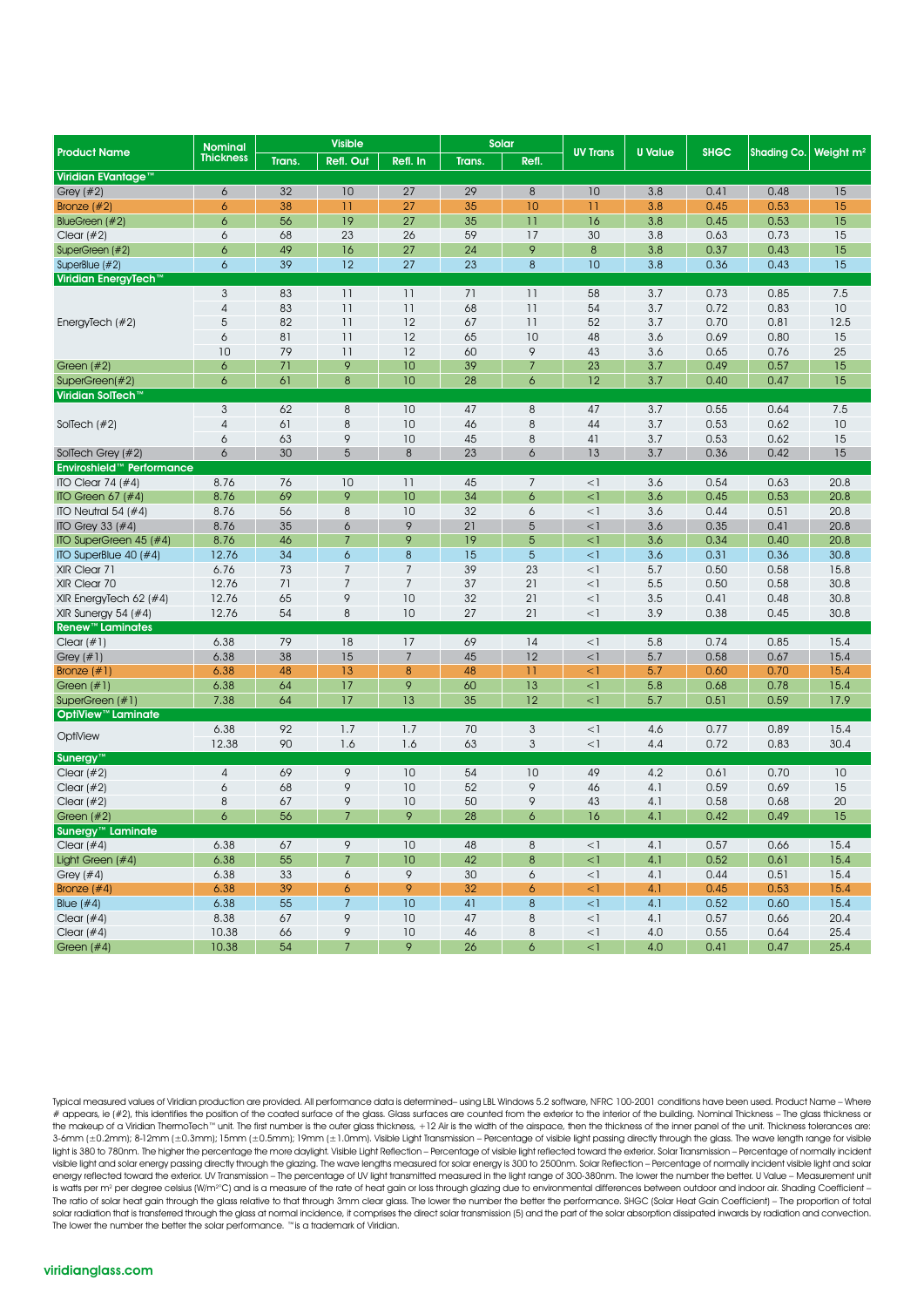# Viridian insulating glass units

|                                               | <b>Nominal</b>   | <b>Visible</b> |                  | Solar    |        |                 |                  | <b>U</b> Value |       | Shading     |      |                          |
|-----------------------------------------------|------------------|----------------|------------------|----------|--------|-----------------|------------------|----------------|-------|-------------|------|--------------------------|
| <b>Product Name</b>                           | <b>Thickness</b> | Trans.         | Refl. Out        | Refl. In | Trans. | Refl.           | <b>UV Trans.</b> | Air            | Argon | <b>SHGC</b> | Co.  | Weight<br>m <sup>2</sup> |
| Viridian VFloat <sup>™</sup>                  |                  |                |                  |          |        |                 |                  |                |       |             |      |                          |
|                                               | $3 + 12 + 3$     | 81             | 15               | 15       | 69     | 13              | 53               | 2.7            | 2.6   | 0.75        | 0.87 | 15                       |
|                                               | $4 + 12 + 4$     | 80             | 15               | 15       | 69     | 13              | 51               | 2.7            | 2.6   | 0.75        | 0.86 | 20                       |
|                                               | $5 + 12 + 5$     | 79             | 15               | 15       | 63     | 12              | 47               | 2.7            | 2.5   | 0.72        | 0.83 | 25                       |
| Clear                                         | $6 + 12 + 6$     | 78             | 15               | 15       | 62     | 12              | 44               | 2.7            | 2.5   | 0.71        | 0.82 | 30                       |
|                                               | $8 + 12 + 6$     | 77             | 14               | 14       | 57     | 11              | 42               | 2.7            | 2.5   | 0.66        | 0.76 | 35                       |
|                                               | $10+12+6$        | 76             | 14               | 14       | 54     | 10              | 39               | 2.7            | 2.5   | 0.64        | 0.73 | 40                       |
|                                               | $12 + 12 + 6$    | 75             | 14               | 14       | 51     | 10              | 37               | 2.6            | 2.5   | 0.61        | 0.71 | 45                       |
|                                               | $4 + 12 + 4$     | 50             | $\boldsymbol{8}$ | 13       | 46     | $\bf 8$         | 24               | 2.7            | 2.6   | 0.55        | 0.64 | 20                       |
|                                               | $5 + 12 + 5$     | 42             | 7                | 12       | 38     | $\overline{7}$  | 19               | 2.7            | 2.5   | 0.49        | 0.57 | 25                       |
| Grey                                          | $6 + 12 + 6$     | 37             | $\overline{7}$   | 12       | 33     | $\overline{7}$  | 15               | 2.7            | 2.5   | 0.45        | 0.52 | 30                       |
|                                               | $10 + 12 + 6$    | 24             | 5                | 12       | 24     | 5               | 9                | 2.7            | 2.5   | 0.38        | 0.44 | 40                       |
|                                               | $12 + 12 + 6$    | 19             | 5                | 12       | 20     | 5               | $\overline{7}$   | 2.6            | 2.5   | 0.34        | 0.40 | 45                       |
|                                               | $4 + 12 + 4$     | 73             | 13               | 14       | 49     | 9               | 30               | 2.7            | 2.5   | 0.57        | 0.66 | 20                       |
|                                               | $5 + 12 + 5$     | 70             | 13               | 14       | 42     | 9               | 25               | 2.7            | 2.5   | 0.52        | 0.60 | 25                       |
| Green                                         | $6 + 12 + 6$     | 68             | 12               | 13       | 39     | 8               | 21               | 2.7            | 2.5   | 0.50        | 0.57 | 30                       |
|                                               | $10+12+6$        | 56             | 9                | 13       | 24     | 6               | 9                | 2.6            | 2.5   | 0.37        | 0.43 | 40                       |
|                                               | $4 + 12 + 4$     | 55             | 10               | 13       | 50     | 9               | 23               | 2.7            | 2.5   | 0.59        | 0.68 | 20                       |
|                                               | $5 + 12 + 5$     | 48             | 8                | 13       | 41     | $\overline{7}$  | 18               | 2.7            | 2.5   | 0.52        | 0.61 | 25                       |
| <b>Bronze</b>                                 | $6 + 12 + 6$     | 43             | $\boldsymbol{8}$ | 12       | 38     | $\overline{7}$  | 15               | 2.7            | 2.5   | 0.50        | 0.57 | 30                       |
|                                               | $10 + 12 + 6$    | 30             | $\ddot{\delta}$  | 12       | 28     | 6               | $7\overline{ }$  | 2.6            | 2.5   | 0.41        | 0.48 | 40                       |
| Viridian VLam™                                |                  |                |                  |          |        |                 |                  |                |       |             |      |                          |
| Clear                                         | $6.38 + 12 + 6$  | 78             | 15               | 15       | 58     | 12              | $<$ ]            | 2.7            | 2.5   | 0.67        | 0.77 | 30.4                     |
| Grey                                          | $6.38 + 12 + 6$  | 37             | $\overline{7}$   | 12       | 37     | $\overline{7}$  | $<$ ]            | 2.7            | 2.5   | 0.49        | 0.56 | 30.4                     |
| <b>Bronze</b>                                 | $6.38 + 12 + 6$  | 46             | $\bf 8$          | 13       | 40     | 8               | $\leq$ 1         | 2.7            | 2.5   | 0.52        | 0.60 | 30.4                     |
| Green                                         | $6.38 + 12 + 6$  | 63             | 11               | 14       | 50     | 9               | $\leq$ ]         | 2.7            | 2.5   | 0.60        | 0.70 | 30.4                     |
| Cool Blue                                     | $6.38 + 12 + 6$  | 64             | 11               | 14       | 50     | 9               | $\leq$ ]         | 2.7            | 2.5   | 0.60        | 0.69 | 30.4                     |
| Translucent                                   | $6.38 + 12 + 6$  | 58             | 10               | 13       | 44     | 8               | $<$ ]            | 2.7            | 2.5   | 0.55        | 0.64 | 30.4                     |
| Soft White                                    | $6.38 + 12 + 6$  | 70             | 13               | 14       | 50     | 10              | $<$ ]            | 2.7            | 2.5   | 0.61        | 0.70 | 30.4                     |
| <b>SuperGreen</b>                             | $6.38 + 12 + 6$  | 57             | 10               | 13       | 26     | $\overline{7}$  | $<$ ]            | 2.7            | 2.5   | 0.38        | 0.44 | 30.4                     |
| <b>Viridian High Performance Tones</b>        |                  |                |                  |          |        |                 |                  |                |       |             |      |                          |
|                                               | $4 + 12 + 4$     | 65             | $\overline{11}$  | 14       | 36     | $\overline{7}$  | 18               | 2.7            | 2.6   | 0.46        | 0.54 | 20                       |
| <b>SuperGreen</b>                             | $5 + 12 + 5$     | 63             | $\overline{11}$  | 13       | 32     | $\overline{7}$  | 15               | 2.7            | 2.5   | 0.43        | 0.50 | 25                       |
|                                               | $6 + 12 + 6$     | 59             | 10               | 13       | 28     | 6               | 10               | 2.7            | 2.5   | 0.39        | 0.46 | 30                       |
| <b>VFloat Supergrey</b>                       | $6 + 12 + 6$     | $\,8\,$        | $\sqrt{4}$       | 11       | 6      | $\overline{4}$  | $\mathbf{I}$     | 2.7            | 2.5   | 0.21        | 0.25 | 30                       |
|                                               | $6 + 12 + 6$     | 47             | $\bf 8$          | 13       | 27     | 6               | 17               | 2.7            | 2.5   | 0.39        | 0.46 | 30                       |
| SuperBlue                                     | $10+12+6$        | 36             | $\overline{7}$   | 12       | 17     | 5               | 10               | 2.6            | 2.5   | 0.31        | 0.36 | 40                       |
| Viridian EnviroShield <sup>™</sup> Reflective |                  |                |                  |          |        |                 |                  |                |       |             |      |                          |
| TS21 on Clear $(\#2)$                         | $6 + 12 + 6$     | 18             | 23               | 35       | 11     | 21              | 6                | 2.4            | 2.2   | 0.22        | 0.25 | 30                       |
| TS30 on Clear $(\#2)$                         | $6 + 12 + 6$     | 27             | 18               | 33       | 17     | 17              | 9                | 2.5            | 2.3   | 0.28        | 0.33 | 30                       |
| SS22 on Clear $(\#2)$                         | $6 + 12 + 6$     | 18             | 24               | 35       | 13     | 20              | 8                | 2.4            | 2.2   | 0.23        | 0.27 | 30                       |
| SS08 on Clear $(\#2)$                         | $6 + 12 + 6$     | $\overline{7}$ | 42               | 37       | 5      | 34              | 3                | 2.3            | 2.1   | 0.14        | 0.16 | 30                       |
| SS21 on Clear $(\#2)$                         | $6.38 + 12 + 6$  | 21             | 24               | 26       | 13     | 26              | $<$ ]            | 2.7            | 2.5   | 0.23        | 0.27 | 30.4                     |
| TS30 on Clear $(\#2)$                         | $6.38 + 12 + 6$  | 31             | 18               | 22       | 20     | 19              | $<$ 1            | 2.7            | 2.5   | 0.32        | 0.37 | 30.4                     |
| SS22 on Clear $(\#2)$                         | $6.38 + 12 + 6$  | 20             | 26               | 23       | 14     | 27              | $<$ ]            | 2.7            | 2.5   | 0.25        | 0.29 | 30.4                     |
| Viridian EVantage                             |                  |                |                  |          |        |                 |                  |                |       |             |      |                          |
| Grey $(#2)$                                   | $6 + 12 + 6$     | 29             | 10               | 30       | 24     | 9               | 8                | 2.0            | 1.7   | 0.33        | 0.39 | 30                       |
| Bronze $(\#2)$                                | $6 + 12 + 6$     | 34             | 13               | 29       | 28     | $\overline{11}$ | 9                | 2.0            | 1.7   | 0.38        | 0.44 | 30                       |
| BlueGreen (#2)                                | $6 + 12 + 6$     | 51             | 21               | 30       | 29     | 12              | 13               | 2.0            | 1.7   | 0.38        | 0.44 | 30                       |
| Clear $(\#2)$                                 | $6 + 12 + 6$     | 61             | 27               | 29       | 47     | 20              | 23               | 2.0            | 1.7   | 0.56        | 0.64 | 30                       |
| SuperGreen (#2)                               | $6 + 12 + 6$     | 44             | 18               | 30       | 21     | 9               | $\overline{7}$   | 2.0            | 1.7   | 0.30        | 0.34 | 30                       |
| SuperBlue (#2)                                | $6 + 12 + 6$     | 35             | 13               | 30       | 19     | 9               | $\bf 8$          | 1.9            | 1.7   | 0.29        | 0.33 | 30                       |
| Viridian EnergyTech™                          |                  |                |                  |          |        |                 |                  |                |       |             |      |                          |
|                                               | $4 + 12 + 4$     | 75             | $17\,$           | 18       | 57     | 15              | 41               | 1.9            | 1.6   | 0.64        | 0.74 | 20                       |
| EnergyTech (#2)                               | $6 + 12 + 6$     | 73             | 16               | 17       | 52     | 14              | 36               | 1.9            | 1.6   | 0.61        | 0.71 | 40                       |
|                                               | $10+12+6$        | 71             | 16               | 17       | 48     | 12              | 32               | 1.9            | 1.6   |             | 0.66 | 30                       |
|                                               |                  |                |                  |          |        |                 |                  |                |       | 0.58        |      |                          |
| Green $#2)$<br>SuperGreen (#2)                | $6 + 12 + 6$     | 63             | 13<br>11         | 16       | 33     | 9               | 19               | 1.9            | 1.6   | 0.41        | 0.48 | 15                       |
| Viridian SolTech™                             | $6 + 12 + 6$     | 54             |                  | 16       | 24     | $\overline{7}$  | 10               | 1.9            | 1.6   | 0.32        | 0.37 | 15                       |
|                                               |                  |                | 12               |          |        |                 |                  |                |       |             |      |                          |
| SolTech $#2)$                                 | $4 + 12 + 4$     | 55             |                  | 16       | 38     | 10              | 34               | 1.9            | 1.6   | 0.46        | 0.53 | 20                       |
|                                               | $6 + 12 + 6$     | 56             | 12               | 16       | 36     | 10              | 30               | 1.9            | 1.6   | 0.45        | 0.52 | 30                       |
| SolTech Grey (#2)                             | $6 + 12 + 6$     | 27             | 6                | 12       | 19     | 6               | 10               | 1.9            | 1.6   | 0.28        | 0.33 | 15                       |

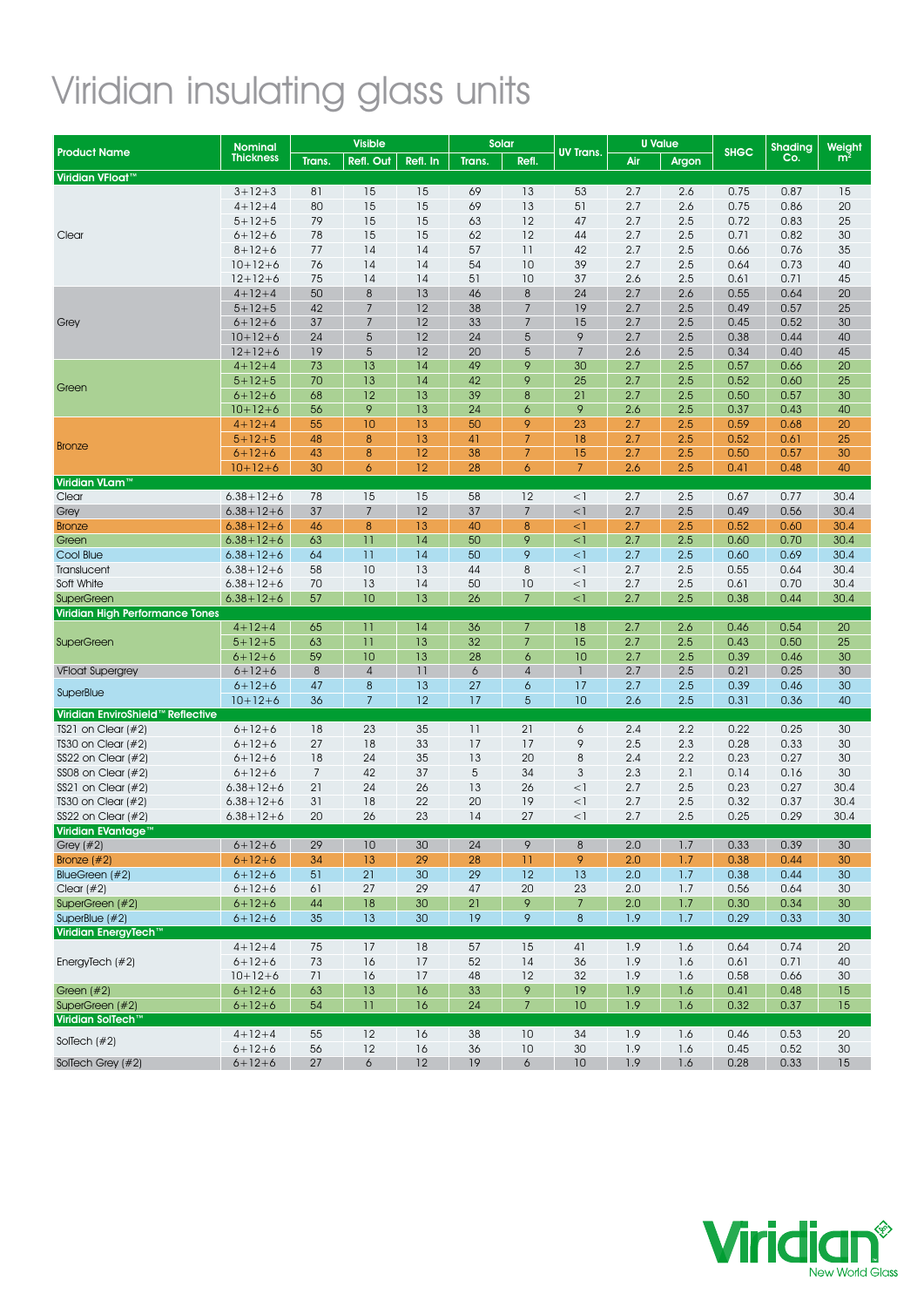## Viridian insulating glass units

|                                    | <b>Nominal</b>   |        | <b>Visible</b>  |          | <b>Solar</b> |                |                  |     | <b>U</b> Value |             | <b>Shading</b> | Weight         |
|------------------------------------|------------------|--------|-----------------|----------|--------------|----------------|------------------|-----|----------------|-------------|----------------|----------------|
| <b>Product Name</b>                | <b>Thickness</b> | Trans. | Refl. Out       | Refl. In | Trans.       | Refl.          | <b>UV Trans.</b> | Air | Argon          | <b>SHGC</b> | Co.            | m <sup>2</sup> |
| Viridian ComfortPlus™              |                  |        |                 |          |              |                |                  |     |                |             |                |                |
| Clear 82 $(#4)$                    | $8.38 + 12 + 6$  | 72     | 16              | 17       | 49           | 12             | $<$ ]            | 1.9 | 1.6            | 0.58        | 0.67           | 35.4           |
| Clear 82 $(#4)$                    | $10.38 + 12 + 6$ | 71     | 16              | 17       | 47           | 12             | $<$ ]            | 1.8 | 1.6            | 0.56        | 0.64           | 40.4           |
| Clear 82 $(#4)$                    | $12.38 + 12 + 6$ | 70     | 16              | 17       | 45           | 11             | $<$ ]            | 1.8 | 1.6            | 0.54        | 0.62           | 45.4           |
| Neutral 59 (#4)                    | $8.38 + 12 + 6$  | 53     | 11              | 16       | 33           | 9              | $<$ ]            | 1.9 | 1.6            | 0.42        | 0.49           | 35.4           |
| Grey 37 (#4)                       | $8.38 + 12 + 6$  | 33     | $7\overline{ }$ | 15       | 22           | 6              | $<$ ]            | 1.9 | 1.6            | 0.31        | 0.36           | 35.4           |
| SuperGreen 49 (#4)                 | $8.38 + 12 + 6$  | 44     | 9               | 15       | 20           | 6              | $<$ ]            | 1.9 | 1.6            | 0.29        | 0.33           | 35.4           |
| SuperBlue $44$ ( $#4$ )            | $10.38 + 12 + 6$ | 31     | $\overline{7}$  | 15       | 15           | 5              | $\leq$ ]         | 1.9 | 1.6            | 0.25        | 0.29           | 40.4           |
| Viridian EnviroShield™ Performance |                  |        |                 |          |              |                |                  |     |                |             |                |                |
| ITO Clear $74$ (#4)                | $8.76 + 12 + 6$  | 67     | 15              | 17       | 37           | 9              | $<$ ]            | 1.9 | 1.6            | 0.46        | 0.53           | 35.8           |
| ITO Green $67$ ( $#4$ )            | $8.76 + 12 + 6$  | 61     | 13              | 16       | 29           | 8              | $\leq$ ]         | 1.9 | 1.6            | 0.38        | 0.43           | 35.8           |
| ITO Neutral 54 $(#4)$              | $8.76 + 12 + 6$  | 50     | 10              | 16       | 26           | $\overline{7}$ | $<$ ]            | 1.9 | 1.6            | 0.36        | 0.41           | 35.8           |
| ITO Grey 33 $#4$                   | $8.76 + 12 + 6$  | 31     | $\overline{7}$  | 15       | 17           | 5              | $<$ ]            | 1.9 | 1.6            | 0.27        | 0.31           | 35.8           |
| ITO SuperGreen 45 (#4)             | $8.76 + 12 + 6$  | 41     | 8               | 15       | 17           | 5              | $<$ ]            | 1.9 | 1.6            | 0.26        | 0.30           | 35.8           |
| ITO SuperBlue $40$ ( $#4$ )        | $12.76 + 12 + 6$ | 30     | $\overline{7}$  | 15       | 13           | 5              | $<$ ]            | 1.9 | 1.6            | 0.23        | 0.27           | 45.8           |
| <b>Viridian Renew™ Laminates</b>   |                  |        |                 |          |              |                |                  |     |                |             |                |                |
| Clear $(\#1)$                      | $6.38 + 12 + 6$  | 70     | 23              | 22       | 55           | 17             | $<$ ]            | 2.7 | 2.5            | 0.63        | 0.73           | 30.4           |
| Grey $(#1)$                        | $6.38 + 12 + 6$  | 33     | 17              | 14       | 35           | 14             | $<$ ]            | 2.7 | 2.5            | 0.46        | 0.54           | 30.4           |
| Bronze $(\#1)$                     | $6.38 + 12 + 6$  | 43     | 15              | 14       | 37           | 12             | $<$ ]            | 2.7 | 2.5            | 0.49        | 0.56           | 30.4           |
| Green $(\#1)$                      | $6.38 + 12 + 6$  | 57     | 20              | 19       | 47           | 16             | $<$ ]            | 2.7 | 2.5            | 0.57        | 0.66           | 30.4           |
| SuperGreen (#1)                    | $7.38 + 12 + 6$  | 57     | 20              | 18       | 29           | 13             | $\leq$ ]         | 2.7 | 2.5            | 0.40        | 0.47           | 32.9           |
| Sunergy <sup>™</sup>               |                  |        |                 |          |              |                |                  |     |                |             |                |                |
| Clear $(\#2)$                      | $4 + 12 + 4$     | 62     | 13              | 16       | 45           | 12             | 38               | 2.1 | 1.9            | 0.53        | 0.61           | 20             |
| Clear $(\#2)$                      | $6 + 12 + 6$     | 60     | 12              | 16       | 41           | 12             | 34               | 2.1 | 1.9            | 0.51        | 0.58           | 30             |
| Clear $(+2)$                       | $8 + 12 + 6$     | 60     | 12              | 16       | 40           | 11             | 32               | 2.1 | 1.9            | 0.50        | 0.57           | 35             |
| Clear $(\#2)$                      | $10+12+6$        | 59     | 12              | 16       | 39           | 11             | 31               | 2.1 | 1.9            | 0.49        | 0.56           | 40             |
| Green $#2)$                        | $6 + 12 + 6$     | 50     | 10              | 16       | 24           | $\overline{7}$ | 13               | 2.1 | 1.9            | 0.33        | 0.38           | 30             |

Notes – Viridian VFloat Clear float has been used as the backing (inside) glass of the IGU. Typical measured values of Viridian production are provided. All performance data is determined using LBL<br>Windows 5.2 software, NF from the exterior to the interior of the building. Nominal Thickness – The glass thickness or the makeup of a Viridian ThermoTech™ unit. The first number is the outer glass thickness, +12 is the width of the gap, then the thickness of the inner panel of the unit. Thickness tolerances are: 3-6mm (±0.2mm); 8-12mm (±0.3mm); 15mm (±0.5mm); 19mm (±1.0mm). Visible Light Transmission – Percentage of visible light passing directly through the glass. The wave length range for visible light is 380 to 780nm. The higher the percentage the more daylight. Visible Light Reflection – Percentage of visible light reflected toward the exterior. Solar Transmission – Percentage of normally incident visible light and solar energy passing directly through the glazing. The wave lengths measured for solar energy is 300 to 2500nm. Solar Reflection – Percentage of normally incident visible light and solar energy reflected toward the exterior. UV Transmission – The percentage of UV light transmitted measured in the light<br>range of 300-380nm. to environmental differences between outdoor and indoor air. Shading Coefficient – The ratio of solar heat gain through the glass relative to that through 3mm clear glass. The lower the number the better the performance. SHGC (Solar Heat Gain Coefficient) – The proportion of total solar radiation that is transferred through the glass at normal incidence, it comprises the direct solar transmission (5) and the part of the solar absorption dissipated inwards by radiation and convection. The lower the number the better the solar performance. ™ is a trademark of Viridian.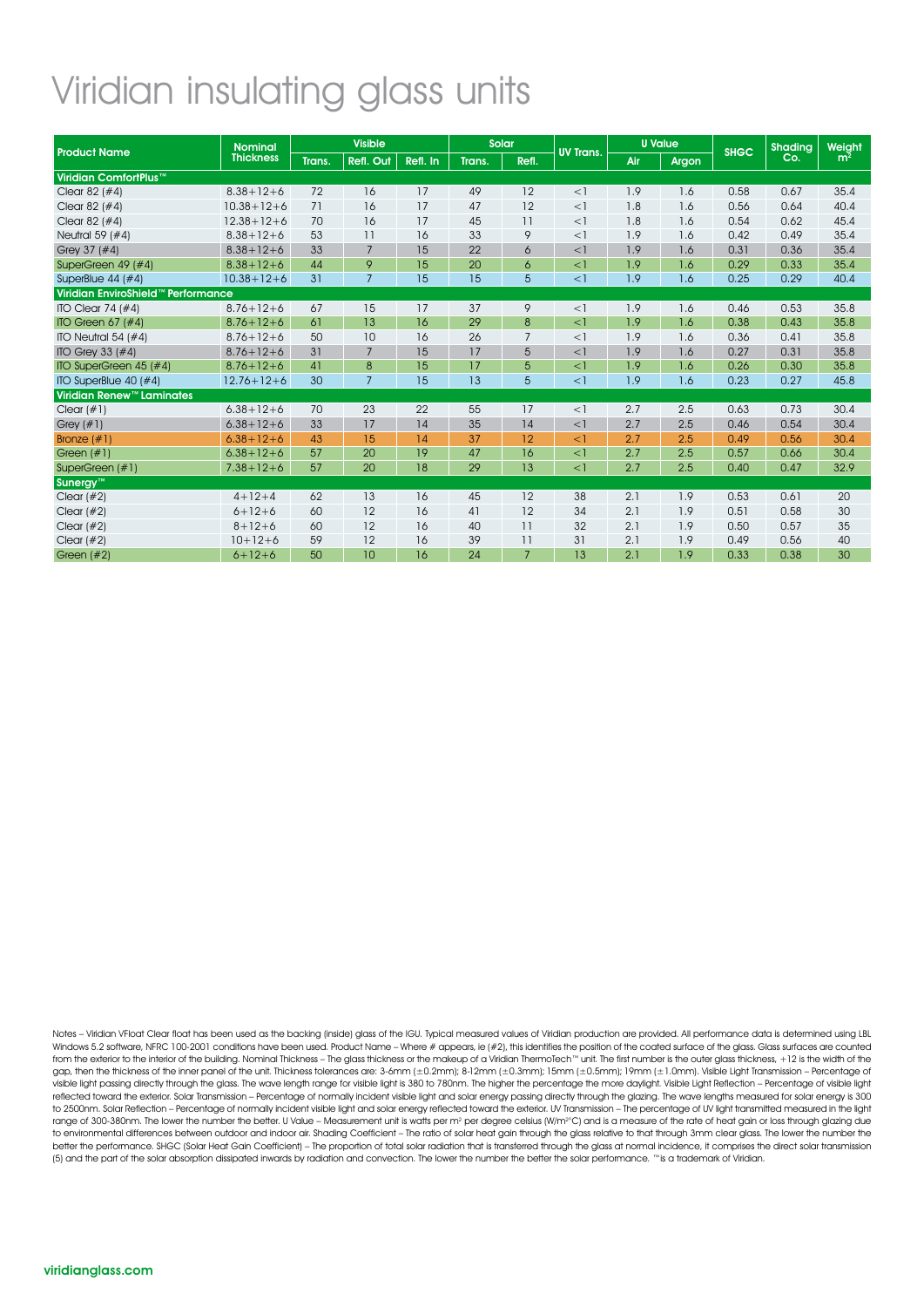# Viridian PerformaTech E™ insulating glass units

| <b>Nominal</b>   | <b>Outside Glass</b>   |                        | <b>Visible</b> |                     |          | Solar  |       |                 | <b>U</b> Value |       |             | Shading   Weight |                |
|------------------|------------------------|------------------------|----------------|---------------------|----------|--------|-------|-----------------|----------------|-------|-------------|------------------|----------------|
| <b>Thickness</b> |                        | <b>Inside Glass</b>    | Trans.         | $Refl.$ Out $\vert$ | Refl. In | Trans. | Refl. | UV Trans.       | Air            | Argon | <b>SHGC</b> | Co.              | $\mathsf{m}^2$ |
| $6 + 12 + 6$     | PerformaTech E $#2$    | <b>VFloat Clear</b>    | 58             | 15                  | 17       | 26     | 30    | 28              | 1.6            | 1.3   | 0.32        | 0.36             | 30             |
| $6 + 12 + 6$     | <b>VFloat Clear</b>    | PerformaTech E $(\#3)$ | 59             | 17                  | 15       | 27     | 40    | 31              | 1.6            | 1.3   | 0.43        | 0.49             | 30             |
| $6 + 12 + 6$     | PerformaTech E $(\#2)$ | EnergyTech $(\#3)$     | 54             | 17                  | 18       | 24     | 31    | 23              | 1.6            | 1.3   | 0.31        | 0.35             | 30             |
| $6 + 12 + 6$     | PerformaTech E $(\#2)$ | SolTech $(\#3)$        | 42             | 16                  | 13       | 19     | 30    | 20              | 1.6            | 1.3   | 0.30        | 0.34             | 30             |
| $6 + 12 + 6$     | Sollech $(f#2)$        | PerformaTech E $(\#3)$ | 42             | 13                  | 16       | 19     | 16    | 20              | 1.6            | 1.3   | 0.32        | 0.37             | 30             |
| $6 + 12 + 6$     | <b>VFloat Grev</b>     | Performatech E $(\#3)$ | 27             |                     | 14       | 13     | 14    | 10              | 1.6            | 1.3   | 0.26        | 0.29             | 30             |
| $6 + 12 + 6$     | <b>VFloat Green</b>    | Performatech E $(\#3)$ | 51             | 13                  | 15       | 20     | 13    | 14              | $1.6^{7}$      | 1.3   | 0.33        | 0.39             | 30             |
| $6 + 12 + 6$     | SuperBlue              | Performatech E $(\#3)$ | 35             | 8                   | 14       | 15     | 8     | $\overline{11}$ | 1.6            | 1.3   | 0.26        | 0.30             | 30             |
| $6 + 12 + 6$     | <b>SuperGreen</b>      | Performatech E $(\#3)$ | 44             |                     | 14       | 16     | 8     | -               | 1.6            | 1.3   | 0.28        | 0.32             | 30             |
| $6 + 12 + 6$     | <b>SuperGrev</b>       | Performatech E $(\#3)$ | 6              | 4                   | 13       | 3      | 4     |                 | 1.6            | 1.3   | 0.12        | 0.13             | 30             |

Typical measured values of Viridian production are provided. All performance data is determined using LBL Windows 5.2 software, NFRC 100-2001 conditions have been used. Outside glass – Outside glass of IGU, where # appears, ie (#2), this identifies the position of the coated surface of the glass. Glass surfaces are counted from the exterior to the interior of the building. Inside glass – Inside glass of IGU, where # appears, ie (#3), this identifies the position of the coated surface of the glass. Glass surfaces are counted from the exterior to the interior of the building. Nominal Thickness – The glass thickness or the makeup of a Viridian ThermoTech™ unit. The first number is the outer glass thickness, +12 is the width of the gap, then the thickness of the inner panel of the unit. Thickness tolerances are: 3-6mm (±0.2mm); 8-12mm (±0.3mm); 15mm (±0.5mm); 19mm (±1.0mm). Visible Light Transmission – Percentage of visible light passing directly through the glass. The wave length range for visible light is 380 to 780nm. The higher the percentage the more daylight. Visible Light Reflection – Percentage of visible light reflected toward the exterior. Solar Transmission – Percentage of normally incident visible light and solar energy passing directly through the glazing. The wave lengths measured for solar energy is 300 to 2500nm. Solar Reflection – Percentage of normally incident visible light and solar energy reflected toward the exterior. UV Transmission – The percentage of UV light transmitted measured in the light range of 300-380nm. The lower the number the better. U Value –<br>Measurement unit is watts Shading Coefficient – The ratio of solar heat gain through the glass relative to that through 3mm clear glass. The lower the number the better the performance. SHGC (Solar Heat Gain Coefficient) – The proportion of total solar radiation that is transferred through the glass at normal incidence, it comprises the direct solar transmission (5) and the part of the solar absorption dissipated inwards by radiation and convection. The lower the number the better the solar performance. ™ is a trademark of Viridian.

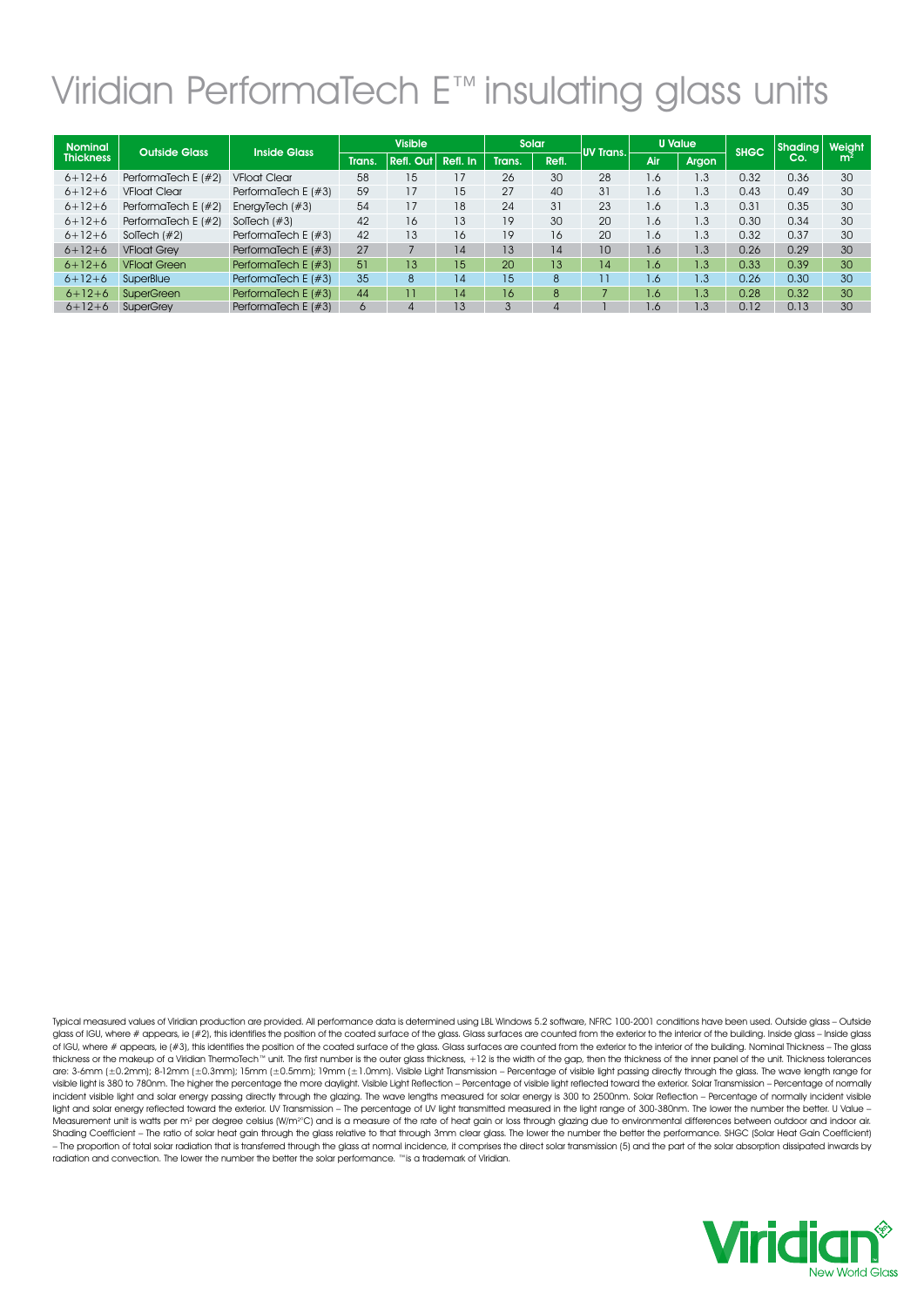# Insulating glass units with Low E

|                                        | <b>Nominal</b>   | <b>Visible</b> |                  | Solar    |        |                  | <b>U</b> Value   |     |       | <b>Shading</b> | Weight |                |
|----------------------------------------|------------------|----------------|------------------|----------|--------|------------------|------------------|-----|-------|----------------|--------|----------------|
| <b>Glass Product</b>                   | <b>Thickness</b> | Trans.         | <b>Refl. Out</b> | Refl. In | Trans. | Refl.            | <b>UV Trans.</b> | Air | Argon | <b>SHGC</b>    | Co.    | m <sup>2</sup> |
| Viridian VFloat <sup>™</sup>           |                  |                |                  |          |        |                  |                  |     |       |                |        |                |
|                                        | $3 + 12 + 4$     | 75             | 18               | 17       | 58     | 16               | 42               | 1.9 | 1.6   | 0.70           | 0.81   | 17.5           |
|                                        | $4 + 12 + 4$     | 74             | 18               | 17       | 57     | 16               | 41               | 1.9 | 1.6   | 0.70           | 0.81   | 20             |
|                                        | $5 + 12 + 4$     | 74             | 17               | 17       | 55     | 15               | 40               | 1.9 | 1.6   | 0.68           | 0.78   | 22.5           |
| Clear                                  | $6 + 12 + 6$     | 73             | 17               | 16       | 52     | 15               | 35               | 1.9 | 1.6   | 0.67           | 0.77   | 30             |
|                                        | $8 + 12 + 6$     | 71             | 17               | 16       | 48     | 13               | 34               | 1.9 | 1.6   | 0.62           | 0.71   | 35             |
|                                        | $10 + 12 + 6$    | 70             | 17               | 16       | 46     | 13               | 32               | 1.9 | 1.6   | 0.59           | 0.68   | 40             |
|                                        | $12 + 12 + 6$    | 69             | 16               | 16       | 44     | 12               | 30               | 1.9 | 1.6   | 0.57           | 0.65   | 45             |
|                                        | $4 + 12 + 4$     | 46             | 9                | 15       | 38     | 10               | 20               | 1.9 | 1.6   | 0.50           | 0.57   | 20             |
|                                        | $5 + 12 + 4$     | 39             | $\,8\,$          | 14       | 32     | 9                | 16               | 1.9 | 1.6   | 0.44           | 0.51   | 22.5           |
| Grey                                   | $6 + 12 + 6$     | 34             | $\overline{7}$   | 14       | 27     | $\bf 8$          | 12               | 1.9 | 1.6   | 0.40           | 0.46   | 30             |
|                                        | $10 + 12 + 6$    | 22             | 5                | 14       | 20     | 6                | $\overline{7}$   | 1.9 | 1.6   | 0.32           | 0.37   | 40             |
|                                        | $12 + 12 + 6$    | 17             | 5                | 14       | 16     | 6                | 6                | 1.8 | 1.6   | 0.28           | 0.33   | 45             |
|                                        | $4 + 12 + 4$     | 68             | 15               | 16       | 41     | 11               | 24               | 1.9 | 1.6   | 0.52           | 0.60   | 20             |
| Green                                  | $5 + 12 + 4$     | 66             | 15               | 16       | 37     | 10               | 21               | 1.9 | 1.6   | 0.47           | 0.54   | 22.5           |
|                                        | $6 + 12 + 6$     | 63             | 14               | 15       | 33     | 9                | 17               | 1.9 | 1.6   | 0.45           | 0.51   | 30             |
|                                        | $10 + 12 + 6$    | 52             | $\overline{11}$  | 15       | 21     | $\overline{7}$   | $\overline{7}$   | 1.9 | 1.6   | 0.32           | 0.36   | 40             |
|                                        | $4 + 12 + 4$     | 51             | $\overline{11}$  | 15       | 41     | 11               | 19               | 1.9 | 1.6   | 0.54           | 0.62   | 20             |
| <b>Bronze</b>                          | $5 + 12 + 4$     | 45             | 9                | 15       | 35     | 9                | 15               | 1.9 | 1.6   | 0.47           | 0.55   | 22.5           |
|                                        | $6 + 12 + 6$     | 40             | 8                | 15       | 31     | 9                | 12               | 1.9 | 1.6   | 0.44           | 0.51   | 30             |
|                                        | $10 + 12 + 6$    | 28             | 6                | 14       | 19     | $\overline{7}$   | $\ddot{\delta}$  | 1.9 | 1.6   | 0.36           | 0.42   | 40             |
| Viridian VLam <sup>™</sup>             |                  |                |                  |          |        |                  |                  |     |       |                |        |                |
| Clear                                  | $6.38 + 12 + 6$  | 72             | 17               | 16       | 50     | 13               | $<$ ]            | 1.9 | 1.6   | 0.63           | 0.73   | 30.4           |
| Grey                                   | $6.38 + 12 + 6$  | 34             | $\overline{7}$   | 14       | 30     | $\boldsymbol{8}$ | $<$ ]            | 1.9 | 1.6   | 0.44           | 0.51   | 30.4           |
| <b>Bronze</b>                          | $6.38 + 12 + 6$  | 43             | 9                | 15       | 34     | 9                | $\leq$ ]         | 1.9 | 1.6   | 0.47           | 0.55   | 30.4           |
| Green                                  | $6.38 + 12 + 6$  | 59             | 13               | 16       | 42     | 11               | $\leq$ ]         | 1.9 | 1.6   | 0.56           | 0.65   | 30.4           |
| Cool Blue                              | $6.38 + 12 + 6$  | 59             | 13               | 16       | 42     | 11               | $\leq$ ]         | 1.9 | 1.6   | 0.56           | 0.64   | 30.4           |
| Translucent                            | $6.38 + 12 + 6$  | 55             | 12               | 15       | 38     | 10               | $<$ ]            | 1.9 | 1.6   | 0.51           | 0.59   | 30.4           |
| Soft White                             | $6.38 + 12 + 6$  | 65             | 15               | 16       | 43     | 11               | $<$ ]            | 1.9 | 1.6   | 0.57           | 0.65   | 30.4           |
| <b>SuperGreen</b>                      | $6.38 + 12 + 6$  | 53             | 12               | 15       | 22     | $\overline{7}$   | $\leq$ ]         | 1.9 | 1.6   | 0.32           | 0.38   | 30.4           |
| <b>Viridian High Performance Tones</b> |                  |                |                  |          |        |                  |                  |     |       |                |        |                |
|                                        | $4 + 12 + 4$     | 61             | 13               | 15       | 31     | $\boldsymbol{8}$ | 15               | 1.9 | 1.6   | 0.41           | 0.47   | 20             |
| <b>SuperGreen</b>                      | $5 + 12 + 4$     | 59             | 12               | 15       | 28     | 8                | 12               | 1.9 | 1.6   | 0.38           | 0.44   | 22.5           |
|                                        | $6 + 12 + 6$     | 55             | 12               | 15       | 24     | $\overline{7}$   | $\boldsymbol{8}$ | 1.9 | 1.6   | 0.35           | 0.40   | 30             |
| <b>VFloat Supergrey</b>                | $6 + 12 + 6$     | $\overline{7}$ | $\sqrt{4}$       | 13       | 5      | $\overline{4}$   | $\mathbf{I}$     | 1.9 | 1.6   | 0.15           | 0.18   | 30             |
| SuperBlue                              | $6 + 12 + 6$     | 43             | 9                | 15       | 23     | $\overline{7}$   | 13               | 1.9 | 1.6   | 0.34           | 0.39   | 30             |
|                                        | $10+12+6$        | 34             | $\overline{7}$   | 14       | 16     | 6                | 8                | 1.9 | 1.6   | 0.26           | 0.30   | 40             |
| Viridian EnviroShield™ Reflective      |                  |                |                  |          |        |                  |                  |     |       |                |        |                |
| TS21 on Clear (#2)                     | $6 + 12 + 6$     | 17             | 23               | 34       | 10     | 21               | 5                | 1.9 | 1.6   | 0.19           | 0.22   | 30             |
| TS30 on Clear $(\#2)$                  | $6 + 12 + 6$     | 25             | 18               | 31       | 15     | 17               | $\overline{7}$   | 1.9 | 1.6   | 0.25           | 0.29   | 30             |
| SS22 on Clear $(\#2)$                  | $6 + 12 + 6$     | 17             | 24               | 33       | 11     | 20               | $\overline{7}$   | 1.9 | 1.6   | 0.20           | 0.24   | 30             |
| TS21 on Clear (#2)                     | $6.38 + 12 + 6$  | 20             | 24               | 25       | 12     | 26               | $\leq$ ]         | 1.9 | 1.6   | 0.20           | 0.23   | 30.4           |
| TS30 on Clear $(\#2)$                  | $6.38 + 12 + 6$  | 29             | 18               | 24       | 18     | 20               | $<$ ]            | 1.9 | 1.6   | 0.28           | 0.32   | 30.4           |
| SS22 on Clear (#2)                     | $6.38 + 12 + 6$  | 19             | 27               | 25       | 12     | 27               | $<$ ]            | 1.9 | 1.6   | 0.21           | 0.25   | 30.4           |
| Viridian EVantage™ Reflective          |                  |                |                  |          |        |                  |                  |     |       |                |        |                |
| Grey $(\#2)$                           | $6 + 12 + 6$     | 27             | 11               | 29       | 20     | 9                | $\overline{7}$   | 1.8 | 1.5   | 0.31           | 0.36   | 30             |
| Bronze $(\#2)$                         | $6 + 12 + 6$     | 32             | 13               | 29       | 24     | 11               | $\overline{7}$   | 1.8 | 1.5   | 0.35           | 0.41   | 30             |
| BlueGreen (#2)                         | $6 + 12 + 6$     | 47             | 22               | 28       | 26     | 13               | 10               | 1.8 | 1.5   | 0.36           | 0.41   | 30             |
| Clear $(\#2)$                          | $6 + 12 + 6$     | 57             | 29               | 28       | 41     | 21               | 19               | 1.8 | 1.5   | 0.53           | 0.61   | 30             |
| SuperGreen (#2)                        | $6 + 12 + 6$     | 41             | 19               | 29       | 18     | 10               | 5                | 1.8 | 1.5   | 0.27           | 0.32   | 30             |
| SuperBlue (#2)                         | $6 + 12 + 6$     | 33             | 14               | 29       | 17     | 9                | $\overline{7}$   | 1.8 | 1.5   | 0.27           | 0.31   | 30             |